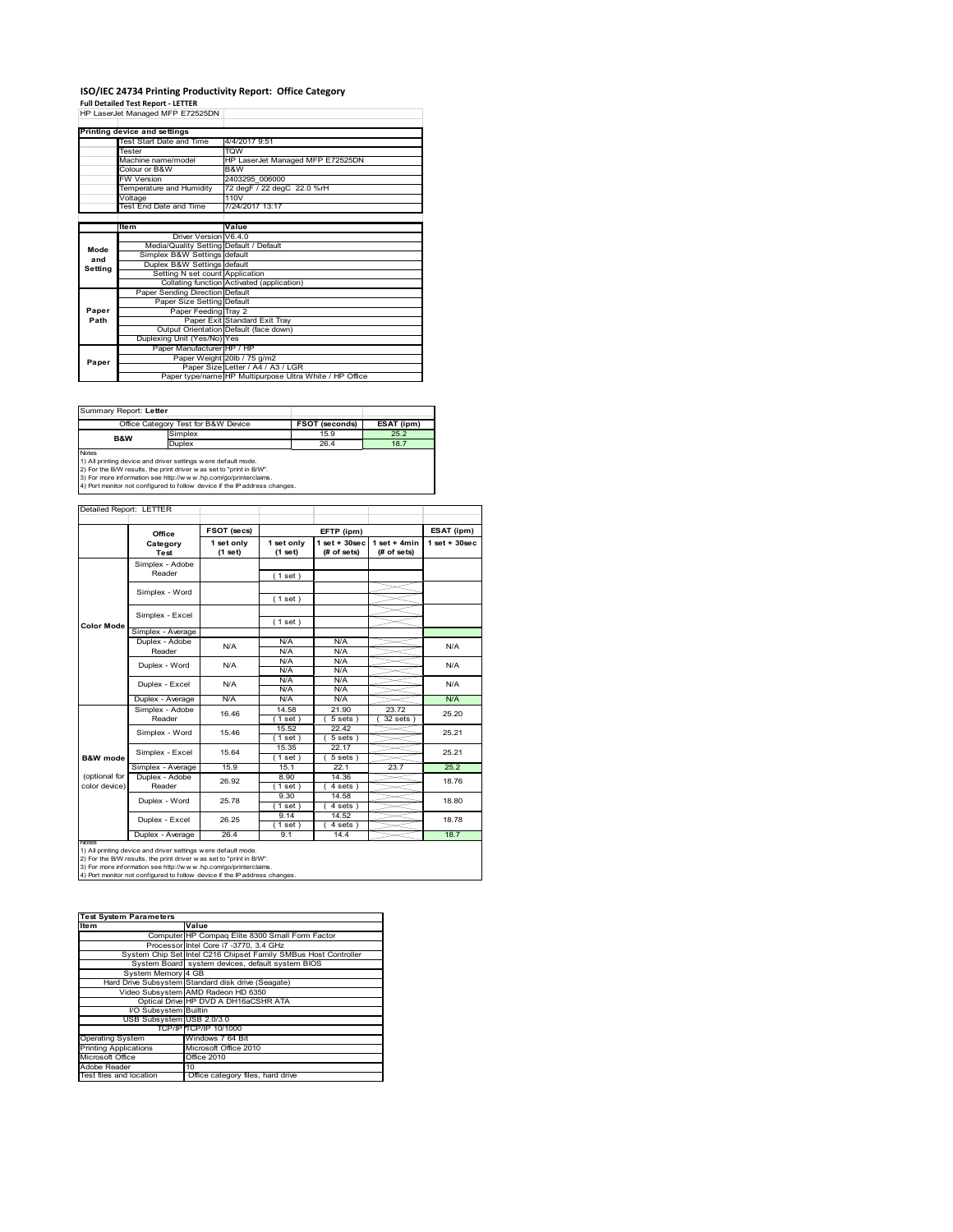# **ISO/IEC 24734 Printing Productivity Report: Office Category<br>Full Detailed Test Report - A4<br>HP LaserJet Managed MFP E72525DN |**

|         | HP Laserjet Manaded MFP E72525DN        |                                                         |
|---------|-----------------------------------------|---------------------------------------------------------|
|         |                                         |                                                         |
|         | Printing device and settings            |                                                         |
|         | Test Start Date and Time                | 4/4/2017 9:51                                           |
|         | Tester                                  | TQW                                                     |
|         | Machine name/model                      | HP LaserJet Managed MFP E72525DN                        |
|         | Colour or B&W                           | B&W                                                     |
|         | <b>FW Version</b>                       | 2403295 006000                                          |
|         | Temperature and Humidity                | 72 degF / 22 degC 22.0 %rH                              |
|         | Voltage                                 | 110V                                                    |
|         | Test End Date and Time                  | 7/24/2017 13:17                                         |
|         |                                         |                                                         |
|         | Item                                    | Value                                                   |
|         | Driver Version V6.4.0                   |                                                         |
| Mode    | Media/Quality Setting Default / Default |                                                         |
| and     | Simplex B&W Settings default            |                                                         |
| Setting | Duplex B&W Settings default             |                                                         |
|         | Setting N set count Application         |                                                         |
|         |                                         | Collating function Activated (application)              |
|         | Paper Sending Direction Default         |                                                         |
|         | Paper Size Setting Default              |                                                         |
| Paper   | Paper Feeding Tray 2                    |                                                         |
| Path    |                                         | Paper Exit Standard Exit Tray                           |
|         |                                         | Output Orientation Default (face down)                  |
|         | Duplexing Unit (Yes/No) Yes             |                                                         |
|         | Paper Manufacturer HP / HP              |                                                         |
| Paper   |                                         | Paper Weight 20lb / 75 g/m2                             |
|         |                                         | Paper Size Letter / A4 / A3 / LGR                       |
|         |                                         | Paper type/name HP Multipurpose Ultra White / HP Office |

| Summary Report: A4 |                                                                                                                                    |                       |            |  |
|--------------------|------------------------------------------------------------------------------------------------------------------------------------|-----------------------|------------|--|
|                    | Office Category Test for B&W Device                                                                                                | <b>FSOT (seconds)</b> | ESAT (ipm) |  |
| <b>B&amp;W</b>     | Simplex                                                                                                                            | 15.9                  | 25.2       |  |
|                    | <b>Duplex</b>                                                                                                                      | 26.6                  | 19.0       |  |
| <b>Notes</b>       | 1) All printing device and driver settings were default mode.<br>2) For the B/W results the print driver was set to "print in B/W" |                       |            |  |

2) For the B/W results, the print driver w as set to "print in B/W".<br>3) For more information see http://w w w.hp.com/go/printerclaims.<br>4) Port monitor not configured to follow device if the IP address changes.

|                     | Office                  | FSOT (secs)           |                       | EFTP (ipm)                        |                                | ESAT (ipm)         |
|---------------------|-------------------------|-----------------------|-----------------------|-----------------------------------|--------------------------------|--------------------|
|                     | Category<br><b>Test</b> | 1 set only<br>(1 set) | 1 set only<br>(1 set) | $1$ set + $30$ sec<br>(# of sets) | $1 set + 4 min$<br>(# of sets) | $1$ set + $30$ sec |
|                     | Simplex - Adobe         |                       |                       |                                   |                                |                    |
|                     | Reader                  |                       | (1 set)               |                                   |                                |                    |
|                     | Simplex - Word          |                       |                       |                                   |                                |                    |
|                     |                         |                       | (1 set)               |                                   |                                |                    |
| Colour              | Simplex - Excel         |                       |                       |                                   |                                |                    |
| Mode                |                         |                       | (1 set)               |                                   |                                |                    |
|                     | Simplex - Average       |                       |                       |                                   |                                |                    |
|                     | Duplex - Adobe          | N/A                   | N/A                   | N/A                               |                                | N/A                |
|                     | Reader                  |                       | N/A                   | N/A                               |                                |                    |
|                     | Duplex - Word           | N/A                   | N/A                   | N/A                               |                                | N/A                |
|                     |                         |                       | N/A                   | N/A                               |                                |                    |
|                     | Duplex - Excel          | N/A                   | N/A                   | N/A                               |                                | N/A                |
|                     |                         |                       | N/A                   | N/A                               |                                |                    |
|                     | Duplex - Average        | N/A                   | N/A                   | N/A                               |                                | N/A                |
|                     | Simplex - Adobe         | 16.26                 | 14.76                 | 21.87                             | 22.91                          | 25.21              |
|                     | Reader                  |                       | (1 set)               | $5 sets$ )                        | 32 sets                        |                    |
|                     | Simplex - Word          | 15.59                 | 15.39                 | 22.34                             |                                | 25.21              |
|                     |                         |                       | (1 set)               | $5 sets$ )                        |                                |                    |
|                     | Simplex - Excel         | 15.71                 | 15.28                 | 22.29                             |                                | 25.20              |
| <b>B&amp;W</b> mode |                         |                       | (1 set)               | $5 sets$ )                        |                                |                    |
|                     | Simplex - Average       | 15.9                  | 15.1                  | 22.1                              | 22.9                           | 25.2               |
| (optional for       | Duplex - Adobe          | 27.03                 | 8.86                  | 14.36                             |                                | 19.00              |
| color device)       | Reader                  |                       | $1$ set)              | 4 sets)                           |                                |                    |
|                     | Duplex - Word           | 26.25                 | 9.12                  | 14.64                             |                                | 19.00              |
|                     |                         |                       | (1 set)               | 4 sets)                           |                                |                    |
|                     | Duplex - Excel          | 26.23                 | 9.14                  | 14.46                             |                                | 19.00              |
|                     |                         |                       | $1$ set)              | 4 sets)                           |                                |                    |
|                     | Duplex - Average        | 26.6                  | 9.0                   | 14.4                              |                                | 19.0               |

| <b>Test System Parameters</b> |                                                                 |  |  |
|-------------------------------|-----------------------------------------------------------------|--|--|
| ltem                          | Value                                                           |  |  |
|                               | Computer HP Compaq Elite 8300 Small Form Factor                 |  |  |
|                               | Processor Intel Core i7 -3770, 3.4 GHz                          |  |  |
|                               | System Chip Set Intel C216 Chipset Family SMBus Host Controller |  |  |
|                               | System Board system devices, default system BIOS                |  |  |
| System Memory 4 GB            |                                                                 |  |  |
|                               | Hard Drive Subsystem Standard disk drive (Seagate)              |  |  |
|                               | Video Subsystem AMD Radeon HD 6350                              |  |  |
|                               | Optical Drive HP DVD A DH16aCSHR ATA                            |  |  |
| I/O Subsystem Builtin         |                                                                 |  |  |
| USB Subsystem USB 2.0/3.0     |                                                                 |  |  |
|                               | TCP/IPITCP/IP 10/1000                                           |  |  |
| <b>Operating System</b>       | Windows 7 64 Bit                                                |  |  |
| <b>Printing Applications</b>  | Microsoft Office 2010                                           |  |  |
| Microsoft Office              | Office 2010                                                     |  |  |
| Adobe Reader                  | 10                                                              |  |  |
| Test files and location       | Office category files, hard drive                               |  |  |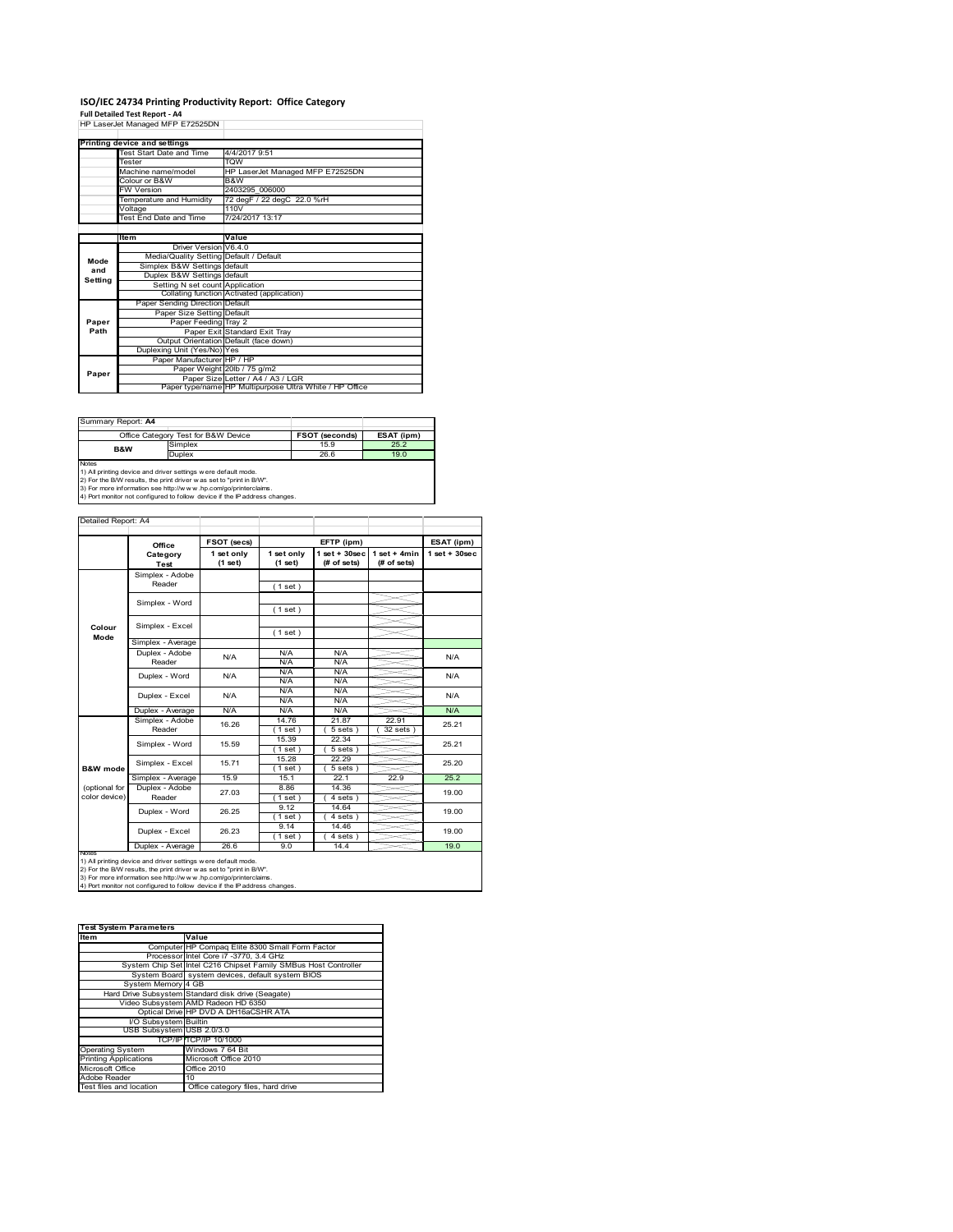# **ISO/IEC 24734 Printing Productivity Report: Office Category<br>Full Detailed Test Report - Tabloid<br>HP LaserJet Managed MFP E72525DN |**

|         | HP Laserjet manaded MFP E72525DN        |                                                         |
|---------|-----------------------------------------|---------------------------------------------------------|
|         |                                         |                                                         |
|         | Printing device and settings            |                                                         |
|         | Test Start Date and Time                | 4/4/2017 9:51                                           |
|         | <b>Tester</b>                           | <b>TOW</b>                                              |
|         | Machine name/model                      | HP LaserJet Managed MFP E72525DN                        |
|         | Colour or B&W                           | B&W                                                     |
|         | <b>FW Version</b>                       | 2403295 006000                                          |
|         | Temperature and Humidity                | 72 degF / 22 degC 22.0 %rH                              |
|         | Voltage                                 | 110V                                                    |
|         | Test End Date and Time                  | 7/24/2017 13:17                                         |
|         |                                         |                                                         |
|         | Item                                    | Value                                                   |
|         | Driver Version V6.4.0                   |                                                         |
| Mode    | Media/Quality Setting Default / Default |                                                         |
| and     | Simplex B&W Settings default            |                                                         |
| Setting | Duplex B&W Settings default             |                                                         |
|         | Setting N set count Application         |                                                         |
|         |                                         | Collating function Activated (application)              |
|         | Paper Sending Direction Default         |                                                         |
|         | Paper Size Setting Default              |                                                         |
| Paper   | Paper Feeding Tray 2                    |                                                         |
| Path    |                                         | Paper Exit Standard Exit Tray                           |
|         |                                         | Output Orientation Default (face down)                  |
|         | Duplexing Unit (Yes/No) Yes             |                                                         |
|         | Paper Manufacturer HP / HP              |                                                         |
| Paper   |                                         | Paper Weight 20lb / 75 g/m2                             |
|         |                                         | Paper Size Letter / A4 / A3 / LGR                       |
|         |                                         | Paper type/name HP Multipurpose Ultra White / HP Office |

| Summary Report: Tabloid                                                                                                                              |                                     |                       |            |  |  |
|------------------------------------------------------------------------------------------------------------------------------------------------------|-------------------------------------|-----------------------|------------|--|--|
|                                                                                                                                                      | Office Category Test for B&W Device | <b>FSOT (seconds)</b> | ESAT (ipm) |  |  |
| <b>B&amp;W</b>                                                                                                                                       | Simplex                             | 25.7                  | 14.2       |  |  |
|                                                                                                                                                      | <b>Duplex</b>                       | 34.4                  | 10.4       |  |  |
| <b>Notes</b><br>1) All printing device and driver settings were default mode.<br>2) For the B/W results, the print driver was set to "print in B/W". |                                     |                       |            |  |  |

2) For the B/W results, the print driver w as set to "print in B/W".<br>3) For more information see http://w w w.hp.com/go/printerclaims.<br>4) Port monitor not configured to follow device if the IP address changes.

|                     | Office                  | FSOT (secs)           |                       | EFTP (ipm)                        |                                | ESAT (ipm)         |
|---------------------|-------------------------|-----------------------|-----------------------|-----------------------------------|--------------------------------|--------------------|
|                     | Category<br><b>Test</b> | 1 set only<br>(1 set) | 1 set only<br>(1 set) | $1$ set + $30$ sec<br>(# of sets) | $1 set + 4 min$<br>(# of sets) | $1$ set + $30$ sec |
|                     | Simplex - Adobe         |                       |                       |                                   |                                |                    |
|                     | Reader                  |                       | (1 set)               |                                   |                                |                    |
|                     |                         |                       |                       |                                   |                                |                    |
|                     | Simplex - Word          |                       | (1 set)               |                                   |                                |                    |
|                     | Simplex - Excel         |                       |                       |                                   |                                |                    |
| <b>Color Mode</b>   |                         |                       | (1 set)               |                                   |                                |                    |
|                     | Simplex - Average       |                       |                       |                                   |                                |                    |
|                     | Duplex - Adobe          | N/A                   | N/A                   | N/A                               |                                | N/A                |
|                     | Reader                  |                       | N/A                   | N/A                               |                                |                    |
|                     | Duplex - Word           | N/A                   | N/A                   | N/A                               |                                | N/A                |
|                     |                         |                       | N/A                   | N/A                               |                                |                    |
|                     | Duplex - Excel          | N/A                   | N/A<br>N/A            | N/A<br>N/A                        |                                | N/A                |
|                     | Duplex - Average        | N/A                   | N/A                   | N/A                               |                                | N/A                |
|                     | Simplex - Adobe         |                       | 8.95                  | 11.84                             | 13.60                          |                    |
|                     | Reader                  | 26.80                 | $1$ set)              | $3 sets$ )                        | $16 sets$ )                    | 14.28              |
|                     |                         | 24.85                 | 9.65                  | 12.13                             |                                | 14.28              |
|                     | Simplex - Word          |                       | $1$ set)              | 3 sets)                           |                                |                    |
|                     | Simplex - Excel         | 25.44                 | 9.43                  | 12.24                             |                                | 14.28              |
| <b>B&amp;W</b> mode |                         |                       | $1$ set)              | 3 sets)                           |                                |                    |
|                     | Simplex - Average       | 25.7                  | 93                    | 12.0                              | 13.6                           | 14.2               |
| (optional for       | Duplex - Adobe          | 35.92                 | 6.66                  | 8.72                              |                                | 10.48              |
| color device)       | Reader                  |                       | $1$ set)              | $3 sets$ )                        |                                |                    |
|                     | Duplex - Word           | 33.96                 | 7.04                  | 9.00                              |                                | 10.48              |
|                     |                         |                       | (1 set)               | $3 sets$ )                        |                                |                    |
|                     | Duplex - Excel          | 33.03                 | 7.26                  | 9.04                              |                                | 10.52              |
|                     |                         |                       | $1$ set)              | $3 sets$ )                        |                                |                    |
| <b>IVOIES</b>       | Duplex - Average        | 34.4                  | 6.9                   | 8.9                               |                                | 10.4               |

| <b>Test System Parameters</b> |                                                                 |  |  |
|-------------------------------|-----------------------------------------------------------------|--|--|
| ltem                          | Value                                                           |  |  |
|                               | Computer HP Compaq Elite 8300 Small Form Factor                 |  |  |
|                               | Processor Intel Core i7 -3770, 3.4 GHz                          |  |  |
|                               | System Chip Set Intel C216 Chipset Family SMBus Host Controller |  |  |
|                               | System Board system devices, default system BIOS                |  |  |
| System Memory 4 GB            |                                                                 |  |  |
|                               | Hard Drive Subsystem Standard disk drive (Seagate)              |  |  |
|                               | Video Subsystem AMD Radeon HD 6350                              |  |  |
|                               | Optical Drive HP DVD A DH16aCSHR ATA                            |  |  |
| I/O Subsystem Builtin         |                                                                 |  |  |
| USB Subsystem USB 2.0/3.0     |                                                                 |  |  |
|                               | TCP/IPITCP/IP 10/1000                                           |  |  |
| <b>Operating System</b>       | Windows 7 64 Bit                                                |  |  |
| <b>Printing Applications</b>  | Microsoft Office 2010                                           |  |  |
| Microsoft Office              | Office 2010                                                     |  |  |
| Adobe Reader                  | 10                                                              |  |  |
| Test files and location       | Office category files, hard drive                               |  |  |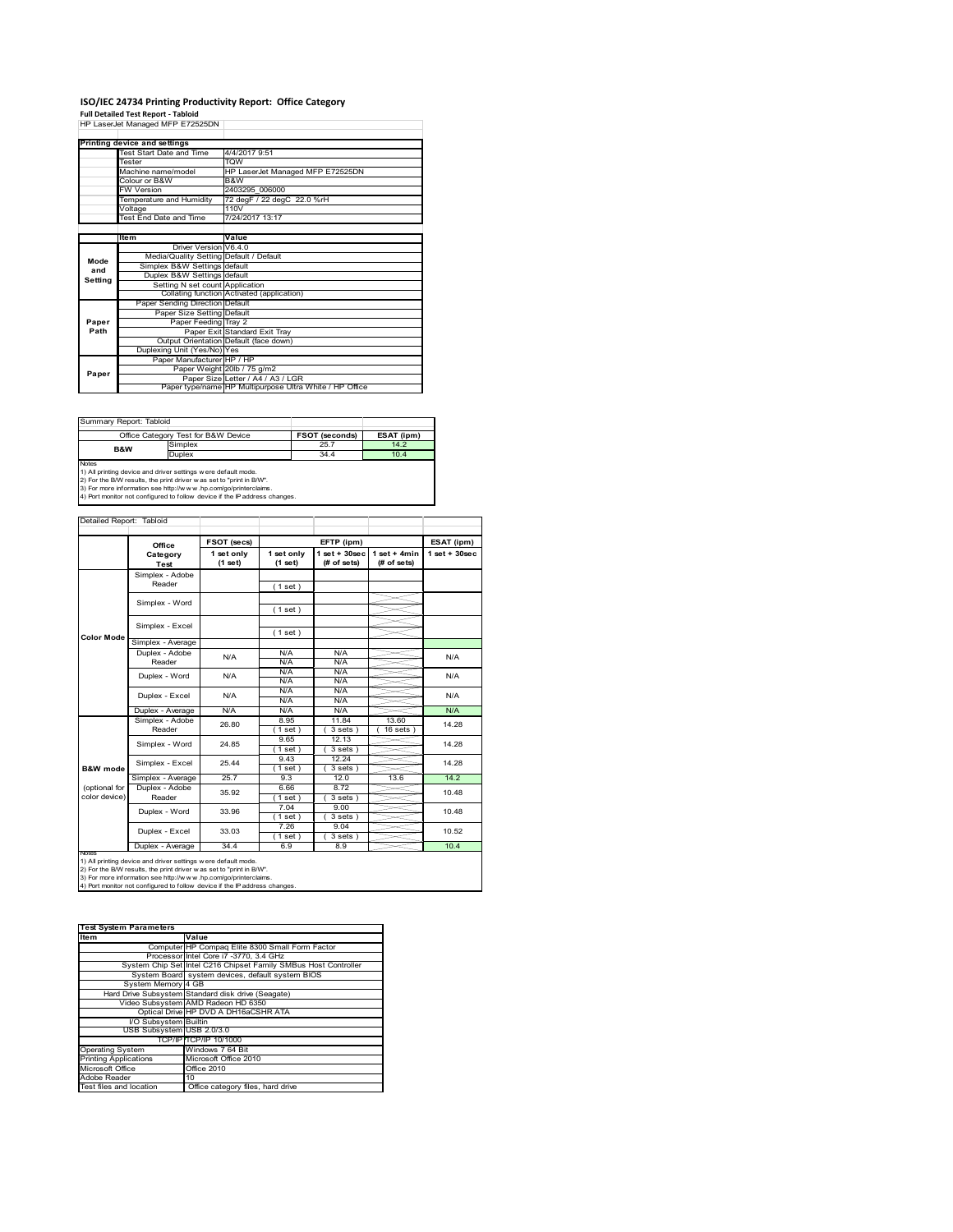# **ISO/IEC 24734 Printing Productivity Report: Office Category<br>Full Detailed Test Report - A3<br>HP LaserJet Managed MFP E72525DN |**

|         | HP Laserjet Manaded MFP E72525DN        |                                                         |
|---------|-----------------------------------------|---------------------------------------------------------|
|         |                                         |                                                         |
|         | Printing device and settings            |                                                         |
|         | Test Start Date and Time                | 4/4/2017 9:51                                           |
|         | Tester                                  | <b>TQW</b>                                              |
|         | Machine name/model                      | HP LaserJet Managed MFP E72525DN                        |
|         | Colour or B&W                           | B&W                                                     |
|         | <b>FW Version</b>                       | 2403295 006000                                          |
|         | Temperature and Humidity                | 72 degF / 22 degC 22.0 %rH                              |
|         | Voltage                                 | 110V                                                    |
|         | Test End Date and Time                  | 7/24/2017 13:17                                         |
|         |                                         |                                                         |
|         | Item                                    | Value                                                   |
|         | Driver Version V6.4.0                   |                                                         |
| Mode    | Media/Quality Setting Default / Default |                                                         |
| and     | Simplex B&W Settings default            |                                                         |
| Setting | Duplex B&W Settings default             |                                                         |
|         | Setting N set count Application         |                                                         |
|         |                                         | Collating function Activated (application)              |
|         | Paper Sending Direction Default         |                                                         |
|         | Paper Size Setting Default              |                                                         |
| Paper   | Paper Feeding Tray 2                    |                                                         |
| Path    |                                         | Paper Exit Standard Exit Tray                           |
|         |                                         | Output Orientation Default (face down)                  |
|         | Duplexing Unit (Yes/No) Yes             |                                                         |
|         | Paper Manufacturer HP / HP              |                                                         |
| Paper   |                                         | Paper Weight 20lb / 75 g/m2                             |
|         |                                         | Paper Size Letter / A4 / A3 / LGR                       |
|         |                                         | Paper type/name HP Multipurpose Ultra White / HP Office |

| Summary Report: A3 |                                                                     |                |            |  |  |  |
|--------------------|---------------------------------------------------------------------|----------------|------------|--|--|--|
|                    | Office Category Test for B&W Device                                 | FSOT (seconds) | ESAT (ipm) |  |  |  |
| B&W                | Simplex                                                             | 15.9           | 14.2       |  |  |  |
|                    | <b>Duplex</b>                                                       | 26.4           | 10.5       |  |  |  |
| <b>Notes</b>       |                                                                     |                |            |  |  |  |
|                    | 1) All printing device and driver settings were default mode.       |                |            |  |  |  |
|                    | 2) For the B/W results, the print driver was set to "print in B/W". |                |            |  |  |  |

2) For the B/W results, the print driver w as set to "print in B/W".<br>3) For more information see http://w w w.hp.com/go/printerclaims.<br>4) Port monitor not configured to follow device if the IP address changes.

|                     | Office                  | FSOT (secs)           | EFTP (ipm)            |                                |                               | ESAT (ipm)         |
|---------------------|-------------------------|-----------------------|-----------------------|--------------------------------|-------------------------------|--------------------|
|                     | Category<br><b>Test</b> | 1 set only<br>(1 set) | 1 set only<br>(1 set) | $1$ set + 30sec<br>(# of sets) | $1$ set + 4min<br>(# of sets) | $1$ set + $30$ sec |
|                     | Simplex - Adobe         |                       |                       |                                |                               |                    |
|                     | Reader                  |                       | (1 set)               |                                |                               |                    |
|                     |                         |                       |                       |                                |                               |                    |
|                     | Simplex - Word          |                       | (1 set)               |                                |                               |                    |
|                     | Simplex - Excel         |                       |                       |                                |                               |                    |
| <b>Color Mode</b>   |                         |                       | (1 set)               |                                |                               |                    |
|                     | Simplex - Average       |                       |                       |                                |                               |                    |
|                     | Duplex - Adobe          | N/A                   | N/A                   | N/A                            |                               | N/A                |
|                     | Reader                  |                       | N/A                   | N/A                            |                               |                    |
|                     | Duplex - Word           | N/A                   | N/A                   | N/A                            |                               | N/A                |
|                     |                         |                       | N/A                   | N/A                            |                               |                    |
|                     | Duplex - Excel          | N/A                   | N/A                   | N/A                            |                               | N/A                |
|                     |                         |                       | N/A                   | N/A                            |                               |                    |
|                     | Duplex - Average        | N/A                   | N/A                   | N/A                            |                               | N/A                |
|                     | Simplex - Adobe         | 26.55                 | 9.03                  | 11.97                          | 13.43                         | 14.27              |
|                     | Reader                  |                       | 1 set)                | $3 sets$ )                     | $21$ sets $)$                 |                    |
|                     | Simplex - Word          | 24.93                 | 9.62                  | 12.34                          |                               | 14.28              |
|                     |                         |                       | $1$ set)              | $3 sets$ )                     |                               |                    |
|                     | Simplex - Excel         | 25.07                 | 9.57                  | 12.30                          |                               | 14.29              |
| <b>B&amp;W</b> mode |                         |                       | (1 set)               | 3 sets)                        |                               |                    |
|                     | Simplex - Average       | 25.6                  | 9.4                   | 12.2                           | 13.4                          | 14.2               |
| (optional for       | Duplex - Adobe          | 35.88                 | 6.68                  | 8.80                           |                               | 10.54              |
| color device)       | Reader                  |                       | $1$ set)              | $3 sets$ )                     |                               |                    |
|                     | Duplex - Word           | 33.24                 | 7.20                  | 9.06                           |                               | 10.54              |
|                     |                         |                       | (1 set)               | $3 sets$ )                     |                               |                    |
|                     | Duplex - Excel          | 32.66                 | 7.34                  | 9.10                           |                               | 10.54              |
|                     |                         |                       | $1$ set)              | $3 sets$ )                     |                               |                    |
| <b>IVOIES</b>       | Duplex - Average        | 34.0                  | 7.0                   | 8.9                            |                               | 10.5               |

| <b>Test System Parameters</b> |                                                                 |  |  |  |
|-------------------------------|-----------------------------------------------------------------|--|--|--|
| ltem                          | Value                                                           |  |  |  |
|                               |                                                                 |  |  |  |
|                               | Computer HP Compaq Elite 8300 Small Form Factor                 |  |  |  |
|                               | Processor Intel Core i7 -3770, 3.4 GHz                          |  |  |  |
|                               | System Chip Set Intel C216 Chipset Family SMBus Host Controller |  |  |  |
|                               | System Board system devices, default system BIOS                |  |  |  |
| System Memory 4 GB            |                                                                 |  |  |  |
|                               | Hard Drive Subsystem Standard disk drive (Seagate)              |  |  |  |
|                               | Video Subsystem AMD Radeon HD 6350                              |  |  |  |
|                               | Optical Drive HP DVD A DH16aCSHR ATA                            |  |  |  |
| I/O Subsystem Builtin         |                                                                 |  |  |  |
| USB Subsystem USB 2.0/3.0     |                                                                 |  |  |  |
|                               | TCP/IPITCP/IP 10/1000                                           |  |  |  |
| <b>Operating System</b>       | Windows 7 64 Bit                                                |  |  |  |
| <b>Printing Applications</b>  | Microsoft Office 2010                                           |  |  |  |
| Microsoft Office              | Office 2010                                                     |  |  |  |
| Adobe Reader                  | 10                                                              |  |  |  |
| Test files and location       | Office category files, hard drive                               |  |  |  |
|                               |                                                                 |  |  |  |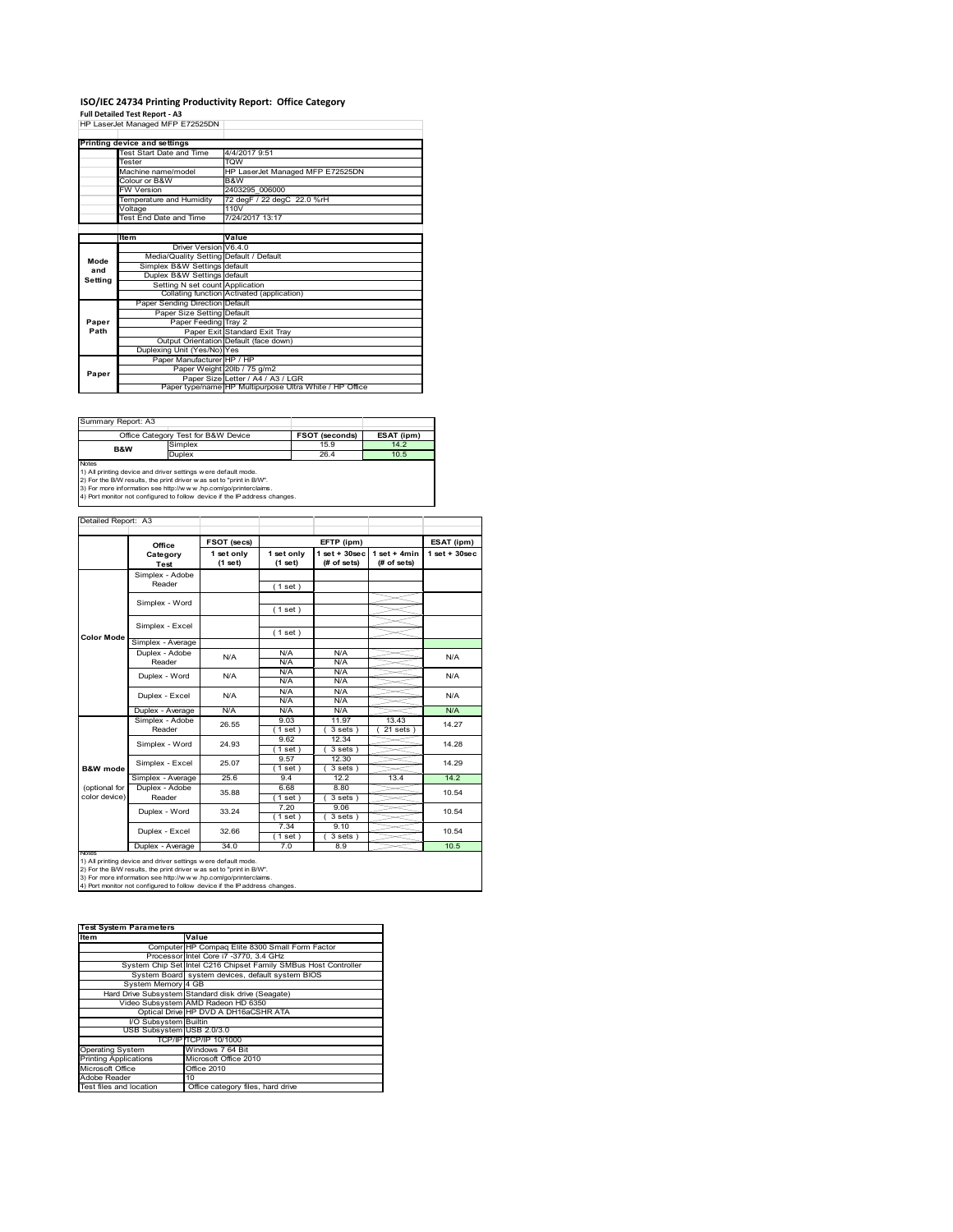# **ISO/IEC 24734 Printing Productivity Report: Office Category<br>Feature Performance Full Report - Office Feature Performance Test<br>HP LaserJet Managed MFP E72525DN |**

|         | Printing device and settings            |                                                         |
|---------|-----------------------------------------|---------------------------------------------------------|
|         | Test Start Date and Time                | 4/4/2017 9:51                                           |
|         | Tester                                  | <b>TQW</b>                                              |
|         | Machine name/model                      | HP LaserJet Managed MFP E72525DN                        |
|         | Colour or B&W                           | B&W                                                     |
|         | <b>FW Version</b>                       | 2403295 006000                                          |
|         | Temperature and Humidity                | 72 degF / 22 degC 22.0 %rH                              |
|         | Voltage                                 | 110V                                                    |
|         | Test End Date and Time                  | 7/24/2017 13:17                                         |
|         |                                         |                                                         |
|         | Item                                    | Value                                                   |
|         | Driver Version V6.4.0                   |                                                         |
| Mode    | Media/Quality Setting Default / Default |                                                         |
| and     | Simplex B&W Settings default            |                                                         |
| Setting | Duplex B&W Settings default             |                                                         |
|         | Setting N set count Application         |                                                         |
|         |                                         | Collating function Activated (application)              |
|         | Paper Sending Direction Default         |                                                         |
|         | Paper Size Setting Default              |                                                         |
| Paper   | Paper Feeding Tray 2                    |                                                         |
| Path    |                                         | Paper Exit Standard Exit Tray                           |
|         |                                         | Output Orientation Default (face down)                  |
|         | Duplexing Unit (Yes/No) Yes             |                                                         |
|         | Paper Manufacturer HP / HP              |                                                         |
| Paper   |                                         | Paper Weight 20lb / 75 g/m2                             |
|         |                                         | Paper Size Letter / A4 / A3 / LGR                       |
|         |                                         | Paper type/name HP Multipurpose Ultra White / HP Office |

|                                                                                                                                                                                                                                                                                            |         |     | <b>Feature Performance Ratio</b> |  |  |
|--------------------------------------------------------------------------------------------------------------------------------------------------------------------------------------------------------------------------------------------------------------------------------------------|---------|-----|----------------------------------|--|--|
| <b>Printing Modes</b>                                                                                                                                                                                                                                                                      |         |     | A5 and Legal                     |  |  |
| (Feature Adobe Reader - Office test file)                                                                                                                                                                                                                                                  |         |     |                                  |  |  |
| A5 Landscape Feed - Colour                                                                                                                                                                                                                                                                 | Simplex |     |                                  |  |  |
| <b>A5 Portrait Feed - Colour</b>                                                                                                                                                                                                                                                           | Simplex |     |                                  |  |  |
| Legal - Colour                                                                                                                                                                                                                                                                             | Simplex |     |                                  |  |  |
| Legal - Colour                                                                                                                                                                                                                                                                             | Duplex  |     |                                  |  |  |
| A5 Landscape Feed - B/W                                                                                                                                                                                                                                                                    | Simplex |     |                                  |  |  |
| <b>A5 Portrait Feed - B/W</b>                                                                                                                                                                                                                                                              | Simplex | 94% | 100%                             |  |  |
| Legal - B/W                                                                                                                                                                                                                                                                                | Simplex | 71% | 64%                              |  |  |
| Legal - B/W                                                                                                                                                                                                                                                                                | Duplex  | 51% | 44%                              |  |  |
| Notes<br>1) All printing device and driver settings were default mode.<br>2) Test conducted with 8-paper Office Feature Performance file.<br>3) For more information see http://www.hp.com/go/printerclaims.<br>4) Port monitor not configured to follow device if the IP address changes. |         |     |                                  |  |  |

| Feature Performance Full Report - Feature Printing Mode: 'Office' Feature Performance Test                                                                                                                                                                                                          |                              |                            |                            |                                 |                                         |                                      |  |
|-----------------------------------------------------------------------------------------------------------------------------------------------------------------------------------------------------------------------------------------------------------------------------------------------------|------------------------------|----------------------------|----------------------------|---------------------------------|-----------------------------------------|--------------------------------------|--|
| <b>Printing Modes</b><br><b>Feature Adobe Reader - Office</b>                                                                                                                                                                                                                                       | <b>Base Printing</b><br>Mode |                            | <b>Feature Performance</b> |                                 |                                         |                                      |  |
| test file (8-page)                                                                                                                                                                                                                                                                                  |                              |                            | A5 and Legal               |                                 |                                         |                                      |  |
|                                                                                                                                                                                                                                                                                                     | <b>FSOT</b><br><b>Base</b>   | <b>ESAT</b><br><b>Base</b> | 1 set<br>FSOT (secs)       | $1$ set $+30$ sec<br>ESAT (ipm) | FSOT (base)<br><b>FSOT</b><br>(feature) | <b>ESAT (feature)</b><br>ESAT (base) |  |
| Simplex A5 Landscape Feed - Colour                                                                                                                                                                                                                                                                  |                              |                            |                            |                                 |                                         |                                      |  |
| Simplex A5 Portrait Feed - Colour                                                                                                                                                                                                                                                                   |                              |                            |                            |                                 |                                         |                                      |  |
| Legal Simplex - Colour                                                                                                                                                                                                                                                                              |                              |                            |                            |                                 |                                         |                                      |  |
| Legal Duplex - Colour                                                                                                                                                                                                                                                                               |                              |                            |                            |                                 |                                         |                                      |  |
| Simplex A5 Landscape Feed - B/W                                                                                                                                                                                                                                                                     | 26.11                        | 25.21                      |                            |                                 |                                         |                                      |  |
| Simplex A5 Portrait Feed - B/W                                                                                                                                                                                                                                                                      | 26.11                        | 25.21                      | 28.04                      | 25.2                            | 94%                                     | 100%                                 |  |
| Legal Simplex - B/W                                                                                                                                                                                                                                                                                 | 26.11                        | 25.21                      | 37.25                      | 16.2                            | 71%                                     | 64%                                  |  |
| Legal Duplex - B/W                                                                                                                                                                                                                                                                                  | 26.11                        | 25.21                      | 51.76                      | 11.2                            | 51%                                     | 44%                                  |  |
| <b>Notes</b><br>1) All printing device and driver settings were default mode.<br>2) Test conducted with 8-paper Office Feature Performance file<br>3) For more information see http://w w w .hp.com/go/printerclaims.<br>4) Port monitor not configured to follow device if the IP address changes. |                              |                            |                            |                                 |                                         |                                      |  |

|        | <b>Test System Parameters</b> |                                                                 |
|--------|-------------------------------|-----------------------------------------------------------------|
|        | <b>Item</b>                   | Value                                                           |
|        |                               | Computer HP Compaq Elite 8300 Small Form Factor                 |
|        |                               | Processor Intel Core i7 -3770, 3.4 GHz                          |
|        |                               | System Chip Set Intel C216 Chipset Family SMBus Host Controller |
|        |                               | System Board system devices, default system BIOS                |
| Test   | System Memory 4 GB            |                                                                 |
| System |                               | Hard Drive Subsystem Standard disk drive (Seagate)              |
|        |                               | Video Subsystem AMD Radeon HD 6350                              |
|        |                               | Optical Drive HP DVD A DH16aCSHR ATA                            |
|        | I/O Subsystem Builtin         |                                                                 |
|        | USB Subsystem USB 2.0/3.0     |                                                                 |
| I/O    |                               | TCP/IP TCP/IP 10/1000                                           |
|        | <b>Operating System</b>       | Windows 7 64 Bit                                                |
|        | <b>Printing Applications</b>  | Microsoft Office 2010                                           |
|        | Software Microsoft Office     | <b>Office 2010</b>                                              |
|        | Adobe Reader                  | 10                                                              |
|        | Test files and location       | Office category files, hard drive                               |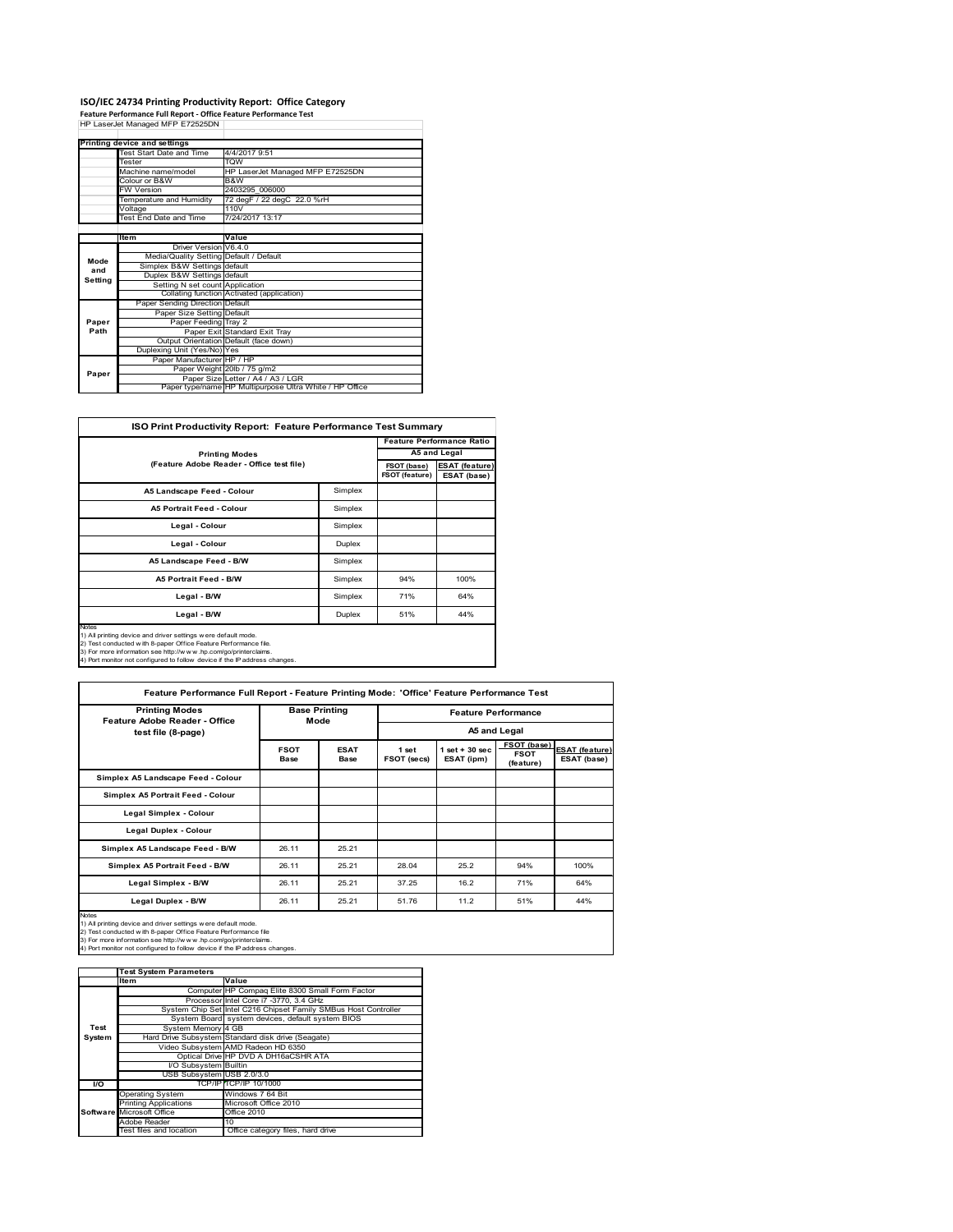#### **ISO/IEC 17629 First Print Out Time Report: Office Category Full Detailed Test Report ‐ LETTER** HP LaserJet Managed MFP E72525DN  $\overline{1}$

|            | cassive, managed m. . c.cocoo.             |                                  |  |
|------------|--------------------------------------------|----------------------------------|--|
|            | Printing device and settings               |                                  |  |
|            | Test Start Date and Time                   | 4/4/2017 9:51                    |  |
|            | Tester                                     | <b>TOW</b>                       |  |
|            | Machine name/model                         | HP LaserJet Managed MFP E72525DN |  |
|            | Colour or B&W                              | B&W                              |  |
|            | <b>FW Version</b>                          | 2403295 006000                   |  |
|            | Configuration (options)                    | Default                          |  |
|            | Controller                                 | Unknown                          |  |
|            | Printing device page count                 | Not Specified                    |  |
|            | Printing supplies page count Not Specified |                                  |  |
|            | Temperature and Humidity                   | 72 degF / 22 degC 22.0 %rH       |  |
|            | Voltage                                    | 110V                             |  |
|            | Test End Date and Time                     | 7/24/2017 13:17                  |  |
|            |                                            |                                  |  |
|            | <b>Item</b>                                | Value                            |  |
| Mode       | PDL and driver version                     | V6.4.0                           |  |
| and        | Print Quality mode                         | default                          |  |
| Setting    | <b>B&amp;W</b> settings                    | default                          |  |
|            | Paper feed orientation                     | Short Edge                       |  |
| Paper      | Paper type setting                         | default                          |  |
|            | Paper feeding                              | Standard cassette                |  |
|            | Paper exit                                 | Standard exit tray               |  |
| Paper Path | Output orientation                         | default (face up or face down)   |  |

**FPOT from Ready (seconds)**<br>Simplex 8.76 **ISO First Page Out Time Summary Report: Office Category** Summary Report: **Letter B&W**

**Duplex**<br>Notes<br>1) All printing device and driver settings were default mode.<br>2) For the BM results, the print driver was set to "print in BM".<br>4) For more information see http://www.hp.com/golprinterclaims.<br>4) Port monitor

| <b>Detailed Report: LETTER</b> | ISO First Page Out Time Report: Office Category                                                                                                                                                                                                                                                                                                                                                             |                   |                           |                              |                      |                   |            |
|--------------------------------|-------------------------------------------------------------------------------------------------------------------------------------------------------------------------------------------------------------------------------------------------------------------------------------------------------------------------------------------------------------------------------------------------------------|-------------------|---------------------------|------------------------------|----------------------|-------------------|------------|
|                                |                                                                                                                                                                                                                                                                                                                                                                                                             | Word<br>(seconds) | Excel<br>(seconds)        | Adobe<br>Reader<br>(seconds) | Average<br>(seconds) | <b>Delay Time</b> |            |
|                                | FPOT from Ready - Simplex                                                                                                                                                                                                                                                                                                                                                                                   |                   |                           |                              |                      |                   |            |
|                                | FPOT from Ready - Duplex                                                                                                                                                                                                                                                                                                                                                                                    |                   |                           |                              |                      |                   |            |
| <b>Color Mode</b>              | FPOT from Sleep - Simplex                                                                                                                                                                                                                                                                                                                                                                                   |                   |                           | N/A                          |                      |                   |            |
|                                | Recovery Time                                                                                                                                                                                                                                                                                                                                                                                               |                   |                           |                              |                      |                   |            |
|                                | FPOT from Off - Simplex                                                                                                                                                                                                                                                                                                                                                                                     |                   |                           |                              |                      |                   |            |
|                                | Warm-up Time                                                                                                                                                                                                                                                                                                                                                                                                |                   |                           |                              |                      |                   |            |
|                                | FPOT from Ready - Simplex                                                                                                                                                                                                                                                                                                                                                                                   | 8.16              | 8.45                      | 9.65                         | 8.76                 | 20 Seconds        |            |
|                                | FPOT from Ready - Duplex                                                                                                                                                                                                                                                                                                                                                                                    |                   |                           |                              |                      |                   |            |
| <b>B&amp;W Mode</b>            | FPOT from Sleep - Simplex                                                                                                                                                                                                                                                                                                                                                                                   |                   |                           | 35.48                        |                      | 76 Minutes        |            |
|                                | Recovery Time                                                                                                                                                                                                                                                                                                                                                                                               |                   |                           | 25.8                         |                      |                   |            |
|                                | FPOT from Off - Simplex                                                                                                                                                                                                                                                                                                                                                                                     |                   |                           | 173.05                       |                      |                   |            |
|                                | Warm-up Time                                                                                                                                                                                                                                                                                                                                                                                                |                   |                           | 163.40                       |                      |                   |            |
|                                |                                                                                                                                                                                                                                                                                                                                                                                                             |                   |                           |                              |                      |                   |            |
| Notes                          | 1) All printing device and driver settings w ere default mode.<br>2) For the B/W results, the print driver was set to "print in B/W".<br>3) For more information see http://www.hp.com/go/printerclaims.<br>4) Port monitor not configured to follow device if the IP address changes.<br>5) Page counts w ere collected after completion of the tests.<br>6) Details for FPOT from Sleep are show n below. |                   |                           |                              |                      |                   |            |
| <b>HP Data Table</b>           |                                                                                                                                                                                                                                                                                                                                                                                                             |                   |                           |                              |                      |                   |            |
| <b>Detailed Report: LETTER</b> |                                                                                                                                                                                                                                                                                                                                                                                                             | <b>FPOT Avg</b>   | FPOT (secs)               | FPOT (secs)                  | FPOT (secs)          | Application       |            |
|                                | FPOT from Sleep                                                                                                                                                                                                                                                                                                                                                                                             | (se cs)<br>N/A    | <b>Iteration 1</b><br>N/A | Iteration 2<br>N/A           | Iteration 3<br>N/A   | Adobe Reader      | Delay Time |
| <b>Color Mode</b>              | FPOT from Sleep (15 minutes)<br>HP/Non ISO Test                                                                                                                                                                                                                                                                                                                                                             | N/A               | N/A                       | N/A                          | N/A                  | Adobe Reader      |            |
| <b>B&amp;W Mode</b>            | FPOT from Sleep                                                                                                                                                                                                                                                                                                                                                                                             | 35.48             | 35 28                     | 35 68                        | N/A                  | Adobe Reader      | 76 Minutes |

1) All printing device and driver settings w ere default mode.<br>2) For the B/W results, the print driver w as set to "print in B/W".<br>3 DLP includes detailed iterations as data measurements may vary run to run.

|                                  | <b>Test System Parameters</b> |                                                       |
|----------------------------------|-------------------------------|-------------------------------------------------------|
|                                  | Item                          | Value                                                 |
|                                  | Computer                      | HP Compag Elite 8300 Small Form Factor                |
|                                  | Processor                     | Intel Core i7 -3770, 3.4 GHz                          |
|                                  | System Chip Set               | Intel C216 Chipset Family SMBus Host Controller       |
|                                  | System Board                  | system devices, default system BIOS                   |
| Test                             | <b>System Memory</b>          | 4 GB                                                  |
| System                           | <b>Hard Drive Subsystem</b>   | Standard disk drive (Seagate)                         |
|                                  | Video Subsystem               | AMD Radeon HD 6350                                    |
|                                  | Optical Drive                 | HP DVD A DH16aCSHR ATA                                |
|                                  | I/O Subsystem                 | <b>Builtin</b>                                        |
|                                  | <b>USB Subsystem</b>          | USB 2.0/3.0                                           |
| Printing<br>Device<br>Connection | TCP/IP                        | 10/1000                                               |
|                                  | <b>Operating System</b>       | Windows 7 Business/Ultimate, 64 bit, Build 7601, SP 1 |
|                                  | <b>Printing Applications</b>  | Microsoft Office 2010 SP2                             |
| Software                         |                               | Adobe Reader 10.1.4                                   |
|                                  | <b>Print Driver</b>           | V6.4.0                                                |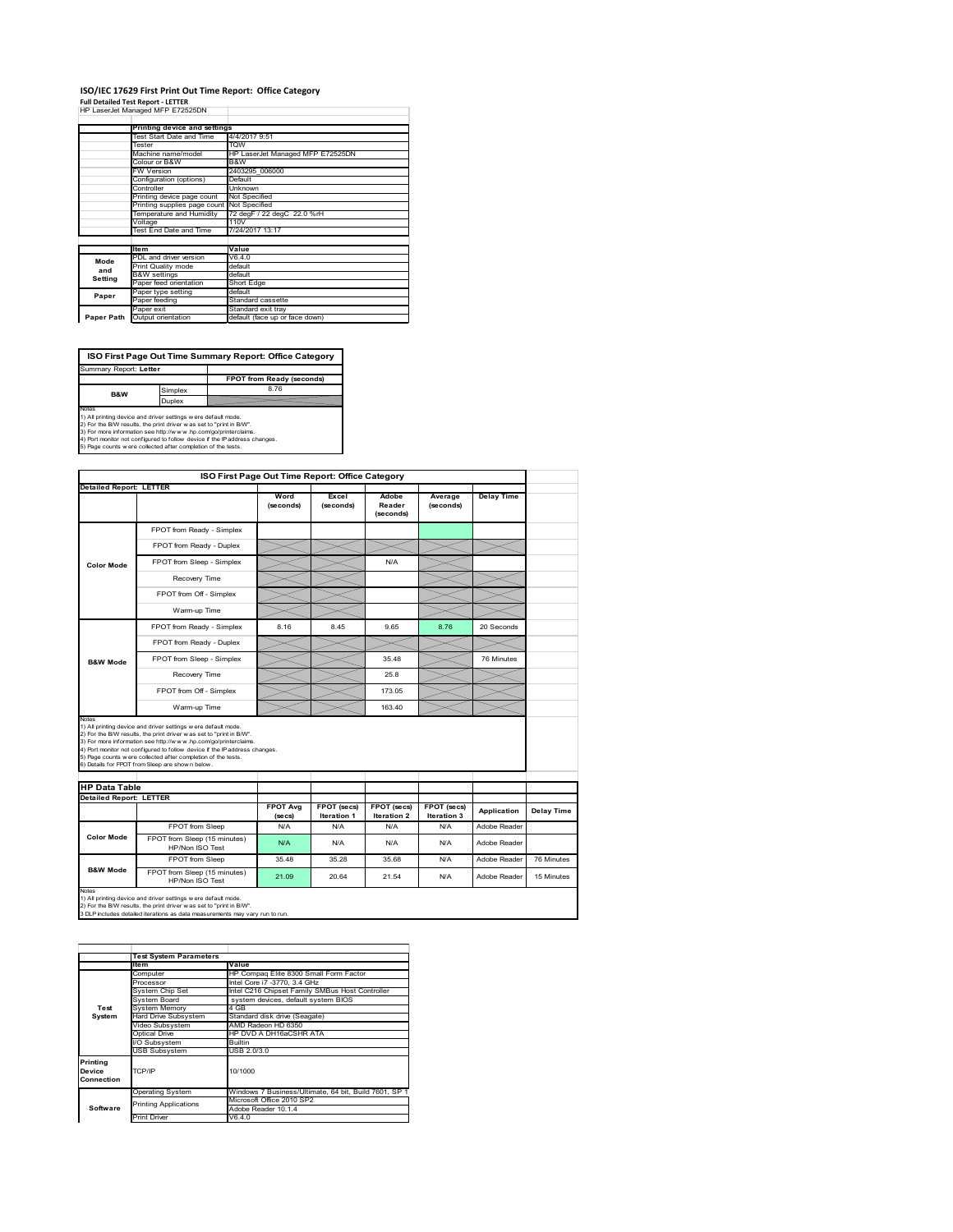#### **ISO/IEC 17629 First Print Out Time Report: Office Category Full Detailed Test Report ‐ A4**

|            | i uli betalled Test Report - A+<br>HP LaserJet Managed MFP E72525DN |                                  |
|------------|---------------------------------------------------------------------|----------------------------------|
|            |                                                                     |                                  |
|            | Printing device and settings                                        |                                  |
|            | Test Start Date and Time                                            | 4/4/2017 9:51                    |
|            | Tester                                                              | <b>TOW</b>                       |
|            | Machine name/model                                                  | HP LaserJet Managed MFP E72525DN |
|            | Colour or B&W                                                       | B&W                              |
|            | FW Version                                                          | 2403295 006000                   |
|            | Configuration (options)                                             | Default                          |
|            | Controller                                                          | Unknown                          |
|            | Printing device page count                                          | Not Specified                    |
|            | Printing supplies page count                                        | Not Specified                    |
|            | Temperature and Humidity                                            | 72 degF / 22 degC 22.0 %rH       |
|            | Voltage                                                             | 110V                             |
|            | Test End Date and Time                                              | 7/24/2017 13:17                  |
|            |                                                                     |                                  |
|            | <b>Item</b>                                                         | Value                            |
| Mode       | PDL and driver version                                              | V6.4.0                           |
| and        | Print Quality mode                                                  | default                          |
| Setting    | <b>B&amp;W</b> settings                                             | default                          |
|            | Paper feed orientation                                              | Short Edge                       |
| Paper      | Paper type setting                                                  | default                          |
|            | Paper feeding                                                       | Standard cassette                |
|            | Paper exit                                                          | Standard exit tray               |
| Paper Path | Output orientation                                                  | default (face up or face down)   |

**ISO First Page Out Time Summary Report: Office Category**

**FPOT from Ready (seconds)** implex 8.53 Duplex Notes<br>1) All printing device and driver settings were default mode.<br>2) For the BAV results, the print driver was set to "print in BAV".<br>3) For more information see http://www.hp.com/golprinterclaims.<br>4) Port monitor not co Summary Report: A4 **B&W**

|                                                             |                                                                                                                                                                                                                                                                                                                                                                                                             | ISO First Page Out Time Report: Office Category |                    |                              |                      |                              |            |
|-------------------------------------------------------------|-------------------------------------------------------------------------------------------------------------------------------------------------------------------------------------------------------------------------------------------------------------------------------------------------------------------------------------------------------------------------------------------------------------|-------------------------------------------------|--------------------|------------------------------|----------------------|------------------------------|------------|
| Detailed Report: A4                                         |                                                                                                                                                                                                                                                                                                                                                                                                             |                                                 |                    |                              |                      |                              |            |
|                                                             |                                                                                                                                                                                                                                                                                                                                                                                                             | Word<br>(seconds)                               | Excel<br>(seconds) | Adobe<br>Reader<br>(seconds) | Average<br>(seconds) | <b>Delay Time</b>            |            |
|                                                             | FPOT from Ready - Simplex                                                                                                                                                                                                                                                                                                                                                                                   |                                                 |                    |                              |                      |                              |            |
|                                                             | FPOT from Ready - Duplex                                                                                                                                                                                                                                                                                                                                                                                    |                                                 |                    |                              |                      |                              |            |
| <b>Color Mode</b>                                           | FPOT from Sleep - Simplex                                                                                                                                                                                                                                                                                                                                                                                   |                                                 |                    | N/A                          |                      |                              |            |
|                                                             | Recovery Time                                                                                                                                                                                                                                                                                                                                                                                               |                                                 |                    |                              |                      |                              |            |
|                                                             | FPOT from Off - Simplex                                                                                                                                                                                                                                                                                                                                                                                     |                                                 |                    |                              |                      |                              |            |
|                                                             | Warm-up Time                                                                                                                                                                                                                                                                                                                                                                                                |                                                 |                    |                              |                      |                              |            |
|                                                             | FPOT from Ready - Simplex                                                                                                                                                                                                                                                                                                                                                                                   | 8.25                                            | 8.49               | 8.83                         | 8.53                 | 20 Seconds                   |            |
|                                                             | FPOT from Ready - Duplex                                                                                                                                                                                                                                                                                                                                                                                    |                                                 |                    |                              |                      |                              |            |
| <b>B&amp;W Mode</b>                                         | FPOT from Sleep - Simplex                                                                                                                                                                                                                                                                                                                                                                                   |                                                 |                    | 35.26                        |                      | 76 Minutes                   |            |
|                                                             | Recovery Time                                                                                                                                                                                                                                                                                                                                                                                               |                                                 |                    | 26.4                         |                      |                              |            |
|                                                             |                                                                                                                                                                                                                                                                                                                                                                                                             |                                                 |                    |                              |                      |                              |            |
|                                                             | FPOT from Off - Simplex                                                                                                                                                                                                                                                                                                                                                                                     |                                                 |                    | 173.61                       |                      |                              |            |
|                                                             | Warm-up Time                                                                                                                                                                                                                                                                                                                                                                                                |                                                 |                    | 164.78                       |                      |                              |            |
| Notes<br><b>HP Data Table</b><br><b>Detailed Report: A4</b> | 1) All printing device and driver settings w ere default mode.<br>2) For the B/W results, the print driver was set to "print in B/W".<br>3) For more information see http://www.hp.com/go/printerclaims.<br>4) Port monitor not configured to follow device if the IP address changes.<br>5) Page counts w ere collected after completion of the tests.<br>6) Details for FPOT from Sleep are show n below. | <b>FPOT Avg</b>                                 | FPOT (secs)        | FPOT (secs)                  | FPOT (secs)          |                              |            |
|                                                             |                                                                                                                                                                                                                                                                                                                                                                                                             | (se cs)                                         | Iteration 1        | Iteration 2                  | Iteration 3          | Application                  | Delay Time |
| <b>Color Mode</b>                                           | FPOT from Sleep<br>FPOT from Sleep (15 minutes)                                                                                                                                                                                                                                                                                                                                                             | N/A<br>N/A                                      | N/A<br>N/A         | N/A<br>N/A                   | N/A<br>N/A           | Adobe Reader<br>Adobe Reader |            |
|                                                             | HP/Non ISO Test<br>FPOT from Sleep                                                                                                                                                                                                                                                                                                                                                                          | 35.26                                           | 34.82              | 35.70                        | N/A                  | Adobe Reader                 | 76 Minutes |

|                                  | <b>Test System Parameters</b>                         |                                                       |  |  |
|----------------------------------|-------------------------------------------------------|-------------------------------------------------------|--|--|
|                                  | <b>Item</b>                                           | Value                                                 |  |  |
|                                  | Computer                                              | HP Compag Elite 8300 Small Form Factor                |  |  |
|                                  | Processor                                             | Intel Core i7 -3770, 3.4 GHz                          |  |  |
|                                  | System Chip Set                                       | Intel C216 Chipset Family SMBus Host Controller       |  |  |
|                                  | System Board                                          | system devices, default system BIOS                   |  |  |
| Test                             | <b>System Memory</b>                                  | 4 GB                                                  |  |  |
| System                           | Hard Drive Subsystem<br>Standard disk drive (Seagate) |                                                       |  |  |
|                                  | AMD Radeon HD 6350<br>Video Subsystem                 |                                                       |  |  |
|                                  | Optical Drive                                         | HP DVD A DH16aCSHR ATA                                |  |  |
|                                  | I/O Subsystem                                         | <b>Builtin</b>                                        |  |  |
|                                  | <b>USB Subsystem</b>                                  | USB 2.0/3.0                                           |  |  |
| Printing<br>Device<br>Connection | TCP/IP                                                | 10/1000                                               |  |  |
|                                  | <b>Operating System</b>                               | Windows 7 Business/Ultimate, 64 bit, Build 7601, SP 1 |  |  |
|                                  | <b>Printing Applications</b>                          | Microsoft Office 2010 SP2                             |  |  |
| Software                         |                                                       | Adobe Reader 10.1.4                                   |  |  |
|                                  | <b>Print Driver</b>                                   | V6.4.0                                                |  |  |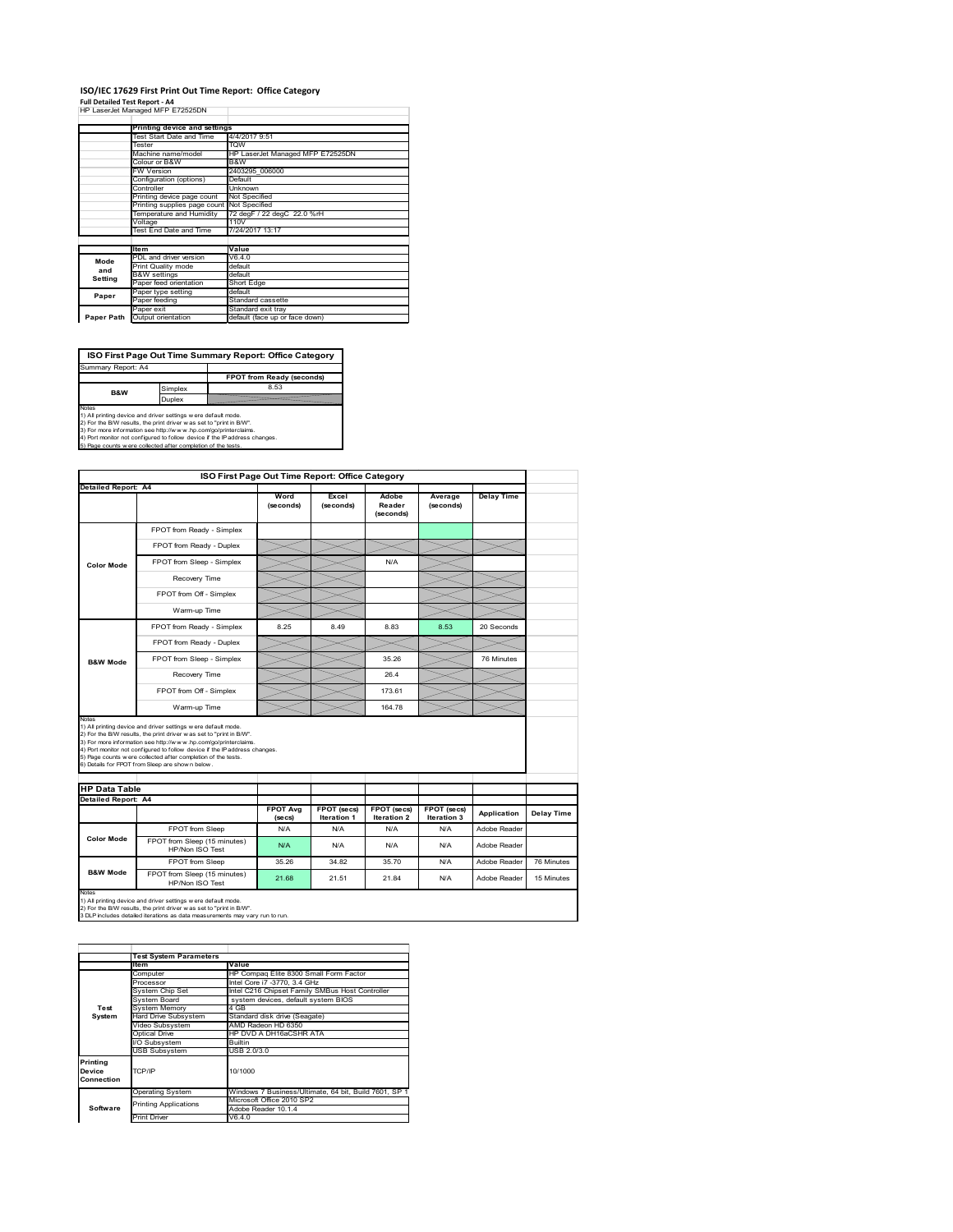### **ISO/IEC 29183 Copy Productivity Report**

|             | <b>Full Detailed Test Report - LETTER</b> |                                                         |
|-------------|-------------------------------------------|---------------------------------------------------------|
|             | HP LaserJet Managed MFP E72525DN          |                                                         |
|             |                                           |                                                         |
|             | <b>Machine Setup Information</b>          |                                                         |
|             | Test Start Date and Time 4/4/2017 15:08   |                                                         |
|             | <b>TesterITQW</b>                         |                                                         |
|             |                                           | Machine name/model HP LaserJet Managed MFP E72525DN     |
|             | Colour or B&W B&W                         |                                                         |
|             |                                           | FW Version 2403295 006000                               |
|             | Configuration (options) Not Specified     |                                                         |
|             |                                           | Temperature and Humidity 72 degF / 22 degC 22.0 %rH     |
|             | Test End Date and Time: 7/21/2017 14:26   |                                                         |
|             |                                           |                                                         |
|             | Pre-set Item                              | <b>Pre-set Value</b>                                    |
|             | Output Resolution Default                 |                                                         |
|             | Output Quality Default                    |                                                         |
| Mode        |                                           | Copying Mode Colour for Colour and B&W for B&W          |
|             | Auto Density Adjustment Default           |                                                         |
|             |                                           | Collating function Set in Control Panel                 |
| Paper       | <b>Paper Sending Direction Default</b>    |                                                         |
|             | Paper Type Setting Default                |                                                         |
| Paper       | Paper Feeding Tray 2                      |                                                         |
| Path        | Paper Exit Default                        |                                                         |
|             |                                           | Face Up Exit Default (face down)                        |
|             | Fixing Capability Default                 |                                                         |
| Temporary   | Image Quality Stability Default           |                                                         |
| <b>Stop</b> | Capacity of Paper Default                 |                                                         |
|             | Others None                               |                                                         |
|             |                                           |                                                         |
|             | Paper Manufacturer HP / HP                |                                                         |
|             |                                           | Paper Weight 20lb / 75 g/m2                             |
| Paper       |                                           | Paper Size Letter / A4 / A3 / LGR                       |
|             |                                           | Paper type/name HP Multipurpose Ultra White / HP Office |

| Summary Report: Letter |              |             |
|------------------------|--------------|-------------|
|                        |              |             |
|                        |              |             |
|                        | <b>SFCOT</b> | sESAT (ipm) |

**Notes** 

First Copy Out and Copy Speed measured using ISO/IEC 29183, excludes first set of test documents. For more information see http://w w w .hp.com/go/printerclaims. Exact speed varies depending on the system configuration and document.

Only Target A w as used, all test documents have the same Saturated throughput. Reference ISO/IEC29183:2010 Clause 5, Sections 5.3.1 and 5.3.2

| Detailed Report: LETTER |               |              |              |             |                |             |
|-------------------------|---------------|--------------|--------------|-------------|----------------|-------------|
|                         |               |              |              |             |                |             |
|                         |               | sFCOT (secs) |              | sEFTP (ipm) |                | sESAT (ipm) |
|                         | <b>Target</b> |              | <b>1copy</b> | 1copy+30sec | 1copy+4minutes |             |
|                         | A             | 7.29         | 8.23         | 20.67       | 24.42          | 25.19       |
|                         |               |              |              | 16 sets     | 112 sets       |             |
|                         | B             |              |              |             |                |             |
| <b>B&amp;W</b>          | C             |              |              |             |                |             |
|                         | D             |              |              |             |                |             |
|                         | Average       | 7.3          | 8.2          | 20.7        | 24.4           | 25.2        |

#### Notes

First Copy Out and Copy Speed measured using ISO/IEC 29183, excludes first set of test documents. For more information see http://w w w .hp.com/go/printerclaims. Exact speed varies depending on the system configuration and document. Only Target A w as used, all test documents have the same Saturated throughput. Reference ISO/IEC29183:2010 Clause 5, Sections 5.3.1 and 5.3.2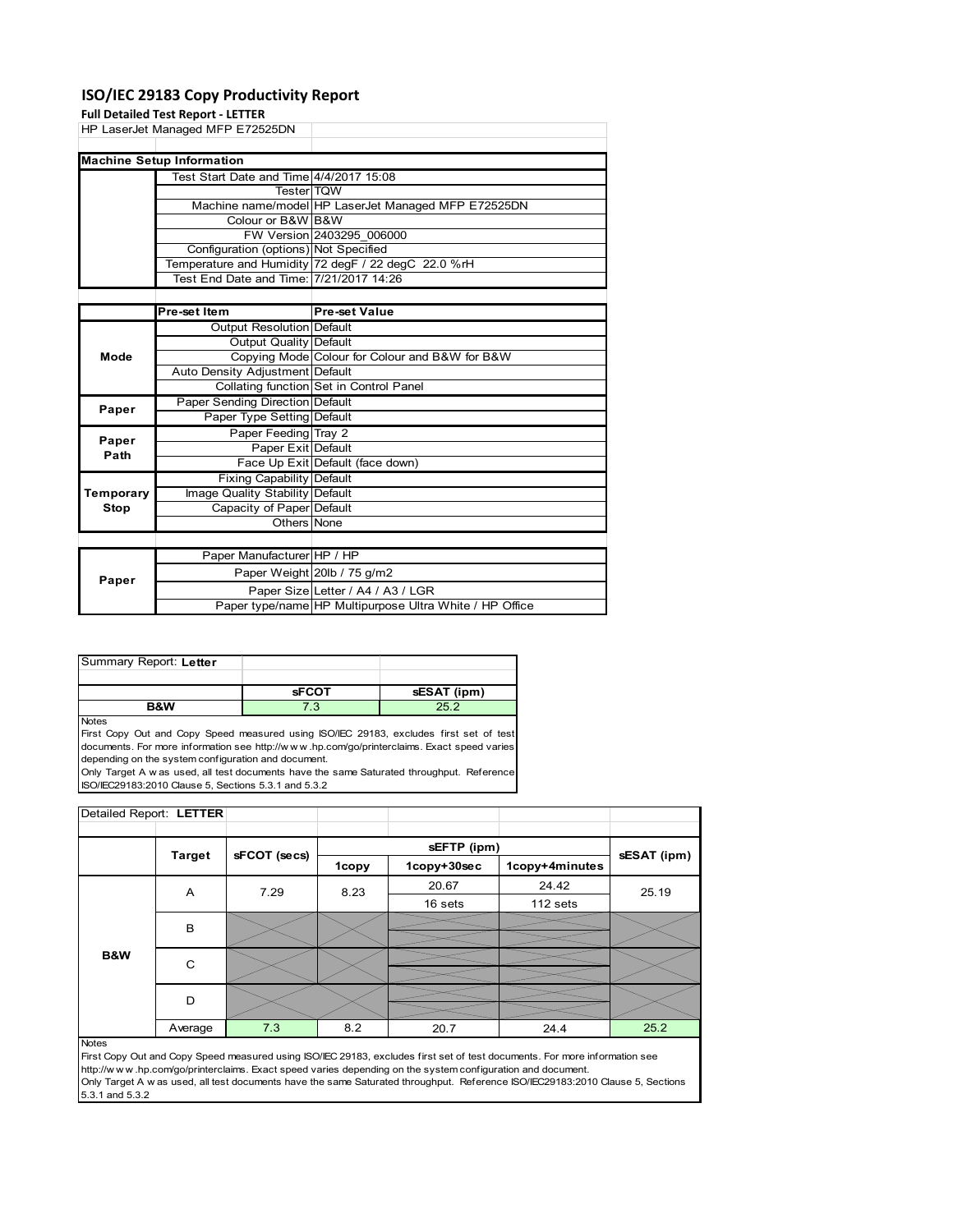### **ISO/IEC 29183 Copy Productivity Report**

#### **Full Detailed Test Report ‐ A4**

|           | <b>Full Detailed Test Report - A4</b>   |                                                     |
|-----------|-----------------------------------------|-----------------------------------------------------|
|           | HP LaserJet Managed MFP E72525DN        |                                                     |
|           |                                         |                                                     |
|           | <b>Machine Setup Information</b>        |                                                     |
|           | Test Start Date and Time 4/4/2017 15:08 |                                                     |
|           | <b>Tester</b> TOW                       |                                                     |
|           |                                         | Machine name/model HP LaserJet Managed MFP E72525DN |
|           | Colour or B&W B&W                       |                                                     |
|           |                                         | FW Version 2403295 006000                           |
|           | Configuration (options) Not Specified   |                                                     |
|           |                                         | Temperature and Humidity 72 degF / 22 degC 22.0 %rH |
|           | Test End Date and Time: 7/21/2017 14:26 |                                                     |
|           |                                         |                                                     |
|           | Pre-set Item                            | <b>Pre-set Value</b>                                |
|           | <b>Output Resolution Default</b>        |                                                     |
|           | <b>Output Quality Default</b>           |                                                     |
| Mode      |                                         | Copying Mode Colour for Colour and B&W for B&W      |
|           | Auto Density Adjustment Default         |                                                     |
|           |                                         | Collating function Set in Control Panel             |
| Paper     | Paper Sending Direction Default         |                                                     |
|           | Paper Type Setting Default              |                                                     |
| Paper     | Paper Feeding Tray 2                    |                                                     |
| Path      | Paper Exit Default                      |                                                     |
|           |                                         | Face Up Exit Default (face down)                    |
|           | <b>Fixing Capability Default</b>        |                                                     |
| Temporary | Image Quality Stability Default         |                                                     |
| Stop      | Capacity of Paper Default               |                                                     |
|           | Others None                             |                                                     |
|           |                                         |                                                     |
|           | Paper Manufacturer HP / HP              |                                                     |
|           |                                         |                                                     |

| Paper | Paper Manufacturer HP / HP |                                                         |
|-------|----------------------------|---------------------------------------------------------|
|       |                            | Paper Weight 20lb / 75 g/m2                             |
|       |                            | Paper Size Letter / A4 / A3 / LGR                       |
|       |                            | Paper type/name HP Multipurpose Ultra White / HP Office |
|       |                            |                                                         |

| Summary Report: A4 |              |             |
|--------------------|--------------|-------------|
|                    |              |             |
|                    | <b>sFCOT</b> | sESAT (ipm) |
| <b>B&amp;W</b>     |              | 25.2        |

Notes

First Copy Out and Copy Speed measured using ISO/IEC 29183, excludes first set of test documents. For more information see http://w w w .hp.com/go/printerclaims. Exact speed varies depending on the system configuration and document.

Only Target A w as used, all test documents have the same Saturated throughput. Reference ISO/IEC29183:2010 Clause 5, Sections 5.3.1 and 5.3.2

| Detailed Report: A4 |               |              |       |             |                |             |
|---------------------|---------------|--------------|-------|-------------|----------------|-------------|
|                     | <b>Target</b> |              |       | sEFTP (ipm) |                | sESAT (ipm) |
|                     |               | sFCOT (secs) | 1copy | 1copy+30sec | 1copy+4minutes |             |
|                     | Α             | 7.83         | 7.66  | 21.33       | 24.49          | 25.18       |
|                     |               |              |       | 16 sets     | 111 sets       |             |
|                     | B             |              |       |             |                |             |
| B&W                 | C             |              |       |             |                |             |
|                     | D             |              |       |             |                |             |
|                     | Average       | 7.8          | 7.7   | 21.3        | 24.5           | 25.2        |
| <b>Notes</b>        |               |              |       |             |                |             |

First Copy Out and Copy Speed measured using ISO/IEC 29183, excludes first set of test documents. For more information see http://w w w .hp.com/go/printerclaims. Exact speed varies depending on the system configuration and document. Only Target A w as used, all test documents have the same Saturated throughput. Reference ISO/IEC29183:2010 Clause 5, Sections 5.3.1 and 5.3.2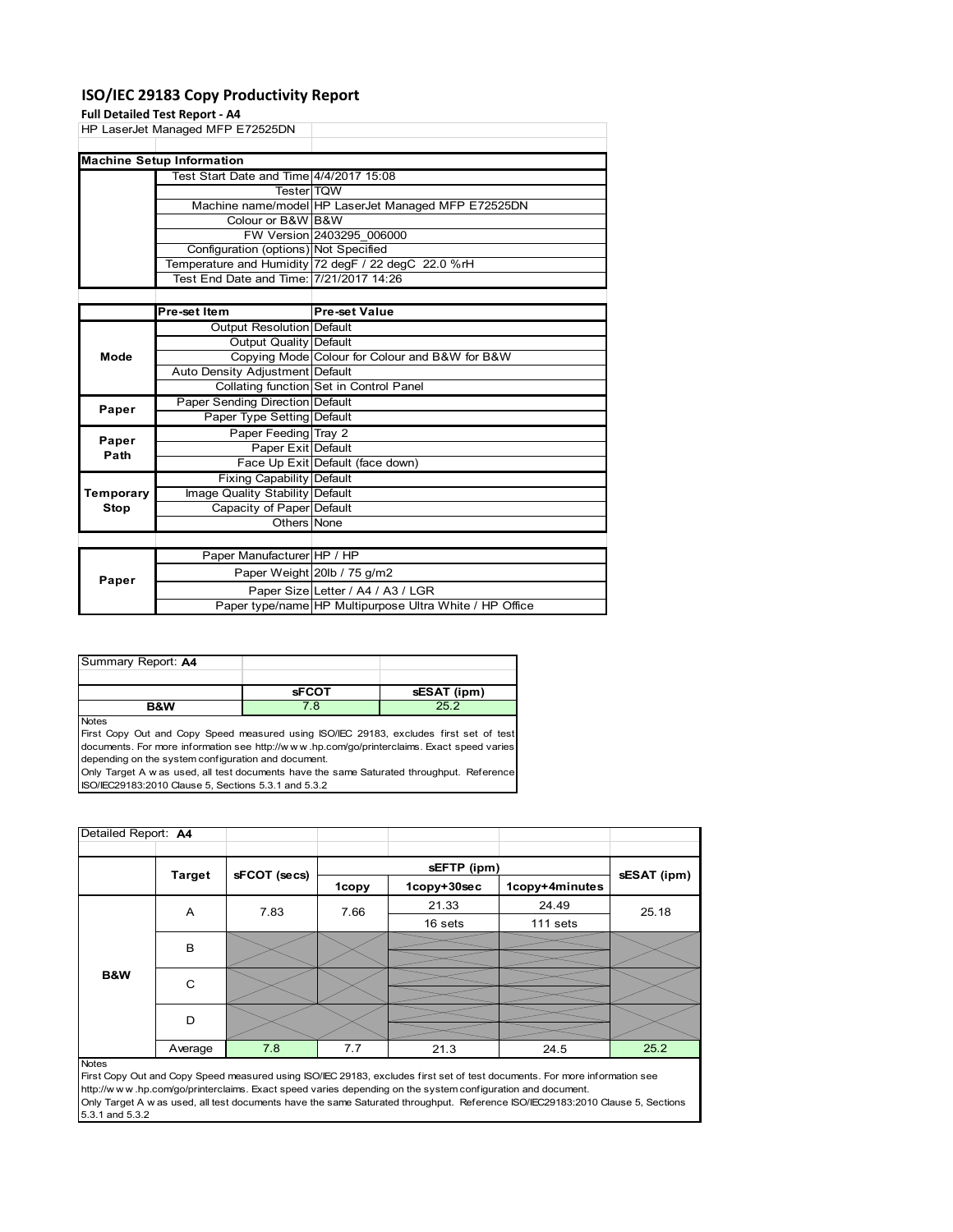### **ISO/IEC 24735 Copy Productivity Report**

Paper Weight 20lb / 75 g/m2

Paper Size Letter / A4 / A3 / LGR

**Full Detailed Test Report ‐ LETTER**

| <b>Machine Setup Information</b>        |                                                                 |
|-----------------------------------------|-----------------------------------------------------------------|
| Test Start Date and Time 4/4/2017 16:12 |                                                                 |
| <b>Tester</b> TOW                       |                                                                 |
|                                         | Machine name/model HP LaserJet Managed MFP E72525DN             |
| Colour or B&W B&W                       |                                                                 |
|                                         | FW Version 2403295 006000                                       |
| Configuration (options) Not Specified   |                                                                 |
|                                         | Temperature and Humidity 72 degF / 22 degC 22.0 %rH             |
| Test End Date and Time: 7/21/2017 13:45 |                                                                 |
|                                         |                                                                 |
| Pre-set Item                            | <b>Pre-set Value</b>                                            |
| Output Resolution Default               |                                                                 |
| Output Quality Default                  |                                                                 |
| Copying Mode Default                    |                                                                 |
| Auto Density Adjustment Default         |                                                                 |
|                                         | Collating function Activated (if not activated in default mode) |
| Paper Sending Direction Default         |                                                                 |
| Paper Type Setting Default              |                                                                 |
|                                         | Paper Feeding Standard cassette                                 |
|                                         | Paper Exit Standard exit tray                                   |
| Face Up Exit Default                    |                                                                 |
| Fixing Capability Default               |                                                                 |
| Image Quality Stability Default         |                                                                 |
| Capacity of Paper Default               |                                                                 |
|                                         | Others Default                                                  |
|                                         |                                                                 |
| Paper Manufacturer HP / HP              |                                                                 |

| <b>ISO/IEC 24735 Copy Productivity Report</b> |                                                     |             |                  |                  |                |                 |  |
|-----------------------------------------------|-----------------------------------------------------|-------------|------------------|------------------|----------------|-----------------|--|
| Detailed Report: LETTER                       |                                                     |             |                  |                  |                |                 |  |
|                                               | Copying                                             | FSOT (secs) |                  | EFTP (ipm)       |                | ESAT (ipm)      |  |
|                                               | Mode                                                | 1 set only  | 1 set only       | 1 set + $30$ sec | 1 set + $4min$ | $1$ set + 30sec |  |
|                                               | 1:1                                                 |             | (1 set)          |                  |                |                 |  |
| <b>Color Mode</b>                             | 1:2                                                 |             | (1 set)          |                  |                |                 |  |
|                                               | 2:2                                                 |             |                  |                  |                |                 |  |
|                                               |                                                     |             | (1 set)<br>13.55 | 21.50            | 24.30          |                 |  |
|                                               | 1:1                                                 | 17.73       |                  | 5 sets           | 27 sets        | 25.21           |  |
| <b>B&amp;W</b> mode                           | 1:2                                                 | 30.74       | 7.80             | 13.76            |                | 18.78           |  |
|                                               |                                                     |             |                  | 4 sets           |                |                 |  |
|                                               | 2:2                                                 | 28.61       | 8.38             | 14.12            |                | 18.78           |  |
|                                               |                                                     |             |                  | 4 sets           |                |                 |  |
| <b>Notes</b>                                  | Reports located: http://www.hp.com/go/printerclaims |             |                  |                  |                |                 |  |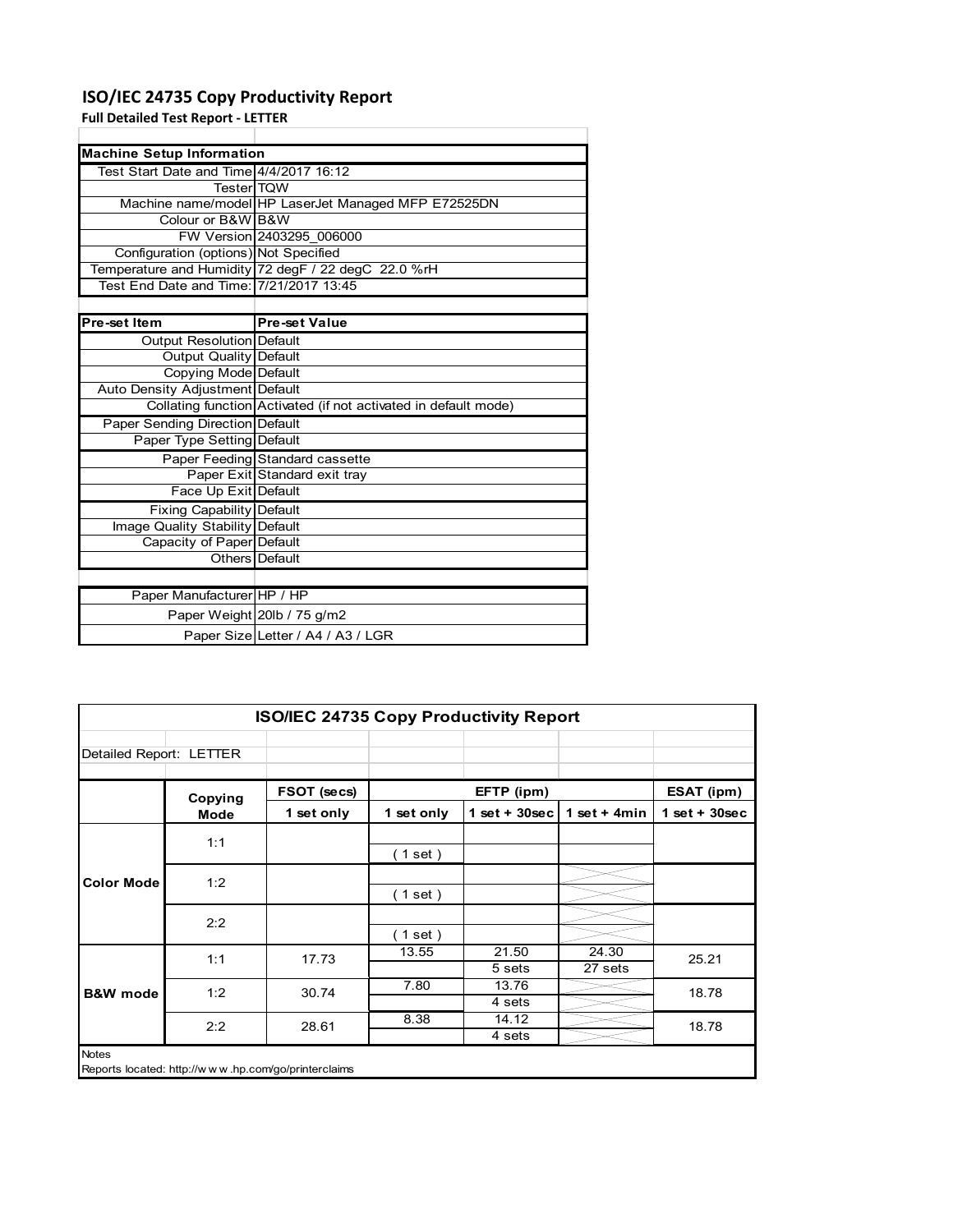### **ISO/IEC 24735 Copy Productivity Report**

**Full Detailed Test Report ‐ A4**

| <b>Machine Setup Information</b>        |                                                                 |  |  |  |  |
|-----------------------------------------|-----------------------------------------------------------------|--|--|--|--|
| Test Start Date and Time 4/4/2017 16:12 |                                                                 |  |  |  |  |
| <b>TesterITOW</b>                       |                                                                 |  |  |  |  |
|                                         | Machine name/model HP LaserJet Managed MFP E72525DN             |  |  |  |  |
| Colour or B&W B&W                       |                                                                 |  |  |  |  |
|                                         | FW Version 2403295 006000                                       |  |  |  |  |
| Configuration (options) Not Specified   |                                                                 |  |  |  |  |
|                                         | Temperature and Humidity 72 degF / 22 degC 22.0 %rH             |  |  |  |  |
| Test End Date and Time: 7/21/2017 13:45 |                                                                 |  |  |  |  |
|                                         |                                                                 |  |  |  |  |
| Pre-set Item                            | <b>Pre-set Value</b>                                            |  |  |  |  |
| Output Resolution Default               |                                                                 |  |  |  |  |
| <b>Output Quality Default</b>           |                                                                 |  |  |  |  |
| Copying Mode Default                    |                                                                 |  |  |  |  |
| Auto Density Adjustment Default         |                                                                 |  |  |  |  |
|                                         | Collating function Activated (if not activated in default mode) |  |  |  |  |
| <b>Paper Sending Direction Default</b>  |                                                                 |  |  |  |  |
| Paper Type Setting Default              |                                                                 |  |  |  |  |
|                                         | Paper Feeding Standard cassette                                 |  |  |  |  |
|                                         | Paper Exit Standard exit tray                                   |  |  |  |  |
| Face Up Exit Default                    |                                                                 |  |  |  |  |
| <b>Fixing Capability Default</b>        |                                                                 |  |  |  |  |
| Image Quality Stability Default         |                                                                 |  |  |  |  |
| Capacity of Paper Default               |                                                                 |  |  |  |  |
|                                         | Others   Default                                                |  |  |  |  |
|                                         |                                                                 |  |  |  |  |
| Paper Manufacturer HP / HP              |                                                                 |  |  |  |  |
|                                         | Paper Weight 20lb / 75 g/m2                                     |  |  |  |  |
|                                         | Paper Size Letter / A4 / A3 / LGR                               |  |  |  |  |

|                       | <b>ISO/IEC 24735 Copy Productivity Report</b> |                                                     |            |                 |                  |                 |  |  |  |
|-----------------------|-----------------------------------------------|-----------------------------------------------------|------------|-----------------|------------------|-----------------|--|--|--|
| Detailed Report: A4   |                                               |                                                     |            |                 |                  |                 |  |  |  |
|                       | Copying                                       | FSOT (secs)                                         |            | EFTP (ipm)      |                  | ESAT (ipm)      |  |  |  |
|                       | Mode                                          | 1 set only                                          | 1 set only | $1$ set + 30sec | 1 set + $4min$   | $1$ set + 30sec |  |  |  |
|                       | 1:1                                           |                                                     | (1 set)    |                 |                  |                 |  |  |  |
| Colour<br><b>Mode</b> | 1:2                                           |                                                     | (1 set)    |                 |                  |                 |  |  |  |
|                       | 2:2                                           |                                                     | (1 set )   |                 |                  |                 |  |  |  |
|                       | 1:1                                           | 17.56                                               | 13.66      | 21.58<br>5 sets | 24.43<br>27 sets | 25.21           |  |  |  |
| <b>B&amp;W</b> mode   | 1:2                                           | 30.32                                               | 7.90       | 13.84<br>4 sets |                  | 18.98           |  |  |  |
|                       | 2:2                                           | 28.73                                               | 8.34       | 14.22<br>4 sets |                  | 19.00           |  |  |  |
| <b>Notes</b>          |                                               | Reports located: http://www.hp.com/go/printerclaims |            |                 |                  |                 |  |  |  |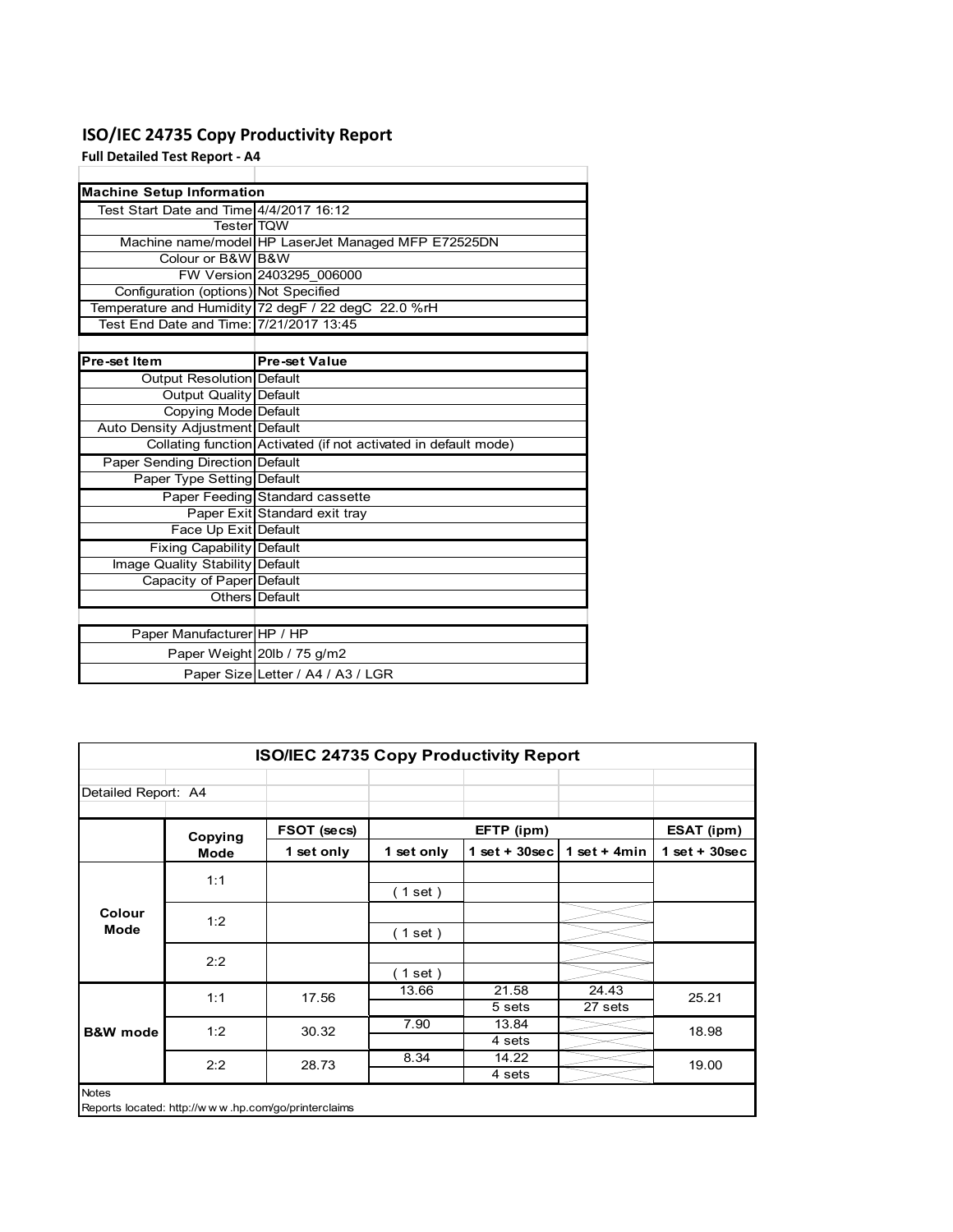### **ISO/IEC 17991 Scanning Productivity Report Full Detailed Test Report ‐ LETTER**

|            | <b>Machine Setup Information</b> |                                          |  |  |  |  |
|------------|----------------------------------|------------------------------------------|--|--|--|--|
|            | Test Start Date and Time         | 4/5/2017 8:03                            |  |  |  |  |
|            | Tester                           | TQW                                      |  |  |  |  |
|            | Machine name/model               | HP LaserJet Managed MFP E72525DN         |  |  |  |  |
|            | Colour or B&W                    | B&W                                      |  |  |  |  |
|            | Configuration (options)          | Default                                  |  |  |  |  |
|            | Temperature and Humidity         | 72 degF / 22 degC 22.0 %rH               |  |  |  |  |
|            | Voltage                          | 110V                                     |  |  |  |  |
|            | Test End Date and Time           | 7/25/2017 12:46                          |  |  |  |  |
|            |                                  |                                          |  |  |  |  |
|            | Preset Item                      | <b>Preset Value</b>                      |  |  |  |  |
|            | Scanning resolution              | default (200 dpi)                        |  |  |  |  |
|            | Colour or grey scale/B&W         | default (colour)                         |  |  |  |  |
| Mode       | Duplex / simplex                 | default (simplex)                        |  |  |  |  |
|            | Original page size               | default (A4)                             |  |  |  |  |
| and        | Paper feed orientation           | default (long edge)                      |  |  |  |  |
| Setting    | Scan destination                 | default (shared network)                 |  |  |  |  |
|            | <b>Storing File Type</b>         | default (PDF-multi)                      |  |  |  |  |
|            | Auto scan quality adjustment     | default (factory preset default setting) |  |  |  |  |
| <b>ADF</b> | Paper feed direction             | default (long edge)                      |  |  |  |  |
|            |                                  |                                          |  |  |  |  |
| Paper-path | Output orientation               | default                                  |  |  |  |  |

| ISO/IEC 17991 - Scan Summary Report: ADF Productivity Measurement |                |                      |              |                           |  |  |  |  |  |  |
|-------------------------------------------------------------------|----------------|----------------------|--------------|---------------------------|--|--|--|--|--|--|
| <b>Summary Report: Letter</b>                                     |                |                      |              |                           |  |  |  |  |  |  |
|                                                                   |                | <b>Scanning Mode</b> |              | <b>Measurement result</b> |  |  |  |  |  |  |
|                                                                   | File format    | Resolution           | Scanning     | scESAT 30secA             |  |  |  |  |  |  |
|                                                                   | version        |                      | side         | (ipm)                     |  |  |  |  |  |  |
| Colour                                                            | <b>PDF 1.4</b> | 200                  | single sided | 84.74                     |  |  |  |  |  |  |
|                                                                   |                |                      | double sided | 171.68                    |  |  |  |  |  |  |
| <b>B&amp;W</b>                                                    | <b>PDF 1.4</b> | 200                  | single sided | 84.38                     |  |  |  |  |  |  |
|                                                                   |                |                      | double sided | 171.48                    |  |  |  |  |  |  |
| <b>Notes</b>                                                      |                |                      |              |                           |  |  |  |  |  |  |

Notes 1) For more information see http://w w w .hp.com/go/printerclaims. 2) For the B/W results, the device scan setting is set to "Scan in B/W".

**ISO/IEC 17991 - Scan Summary Report: Network Folder Productivity Measurement**

| <b>Summary Report: Letter</b> |                      |            |              |                           |                  |               |  |  |
|-------------------------------|----------------------|------------|--------------|---------------------------|------------------|---------------|--|--|
|                               | <b>Scanning Mode</b> |            |              | <b>Measurement result</b> |                  |               |  |  |
|                               | File format          | Resolution | Scanning     | scEFTP 30secF             | File size 30secF | Number of     |  |  |
|                               | version              |            | side         | (ipm)                     | (Mbyte)          | Sets (30secF) |  |  |
| Colour                        | PDF 1.4              | 200        | single sided | 54.35                     | 5.92             | 12.00         |  |  |
|                               |                      |            | double sided | 59.69                     | 11.65            | 24.00         |  |  |
| <b>B&amp;W</b>                | <b>PDF 1.4</b>       | 200        | single sided | 67.77                     | 2.34             | 12.00         |  |  |
|                               |                      |            | double sided | 122.66                    | 4.08             | 23.00         |  |  |
| <b>Notes</b>                  |                      |            |              |                           |                  |               |  |  |

┓

Notes 1) For more information see http://w w w .hp.com/go/printerclaims. 2) For the B/W results, the device scan setting is set to "Scan in B/W".

| ISO/IEC 17991 - Scan Full Report: ADF Productivity Measurement |                        |              |                  |                           |                        |                        |  |  |  |
|----------------------------------------------------------------|------------------------|--------------|------------------|---------------------------|------------------------|------------------------|--|--|--|
| <b>Summary Report: Letter</b>                                  |                        |              |                  |                           |                        |                        |  |  |  |
|                                                                | <b>Scanning Mode</b>   |              |                  | <b>Measurement result</b> |                        |                        |  |  |  |
|                                                                | File format<br>version | Resolution   | Scanning<br>side | scFFTP 1setA<br>(ipm)     | scEFTP 30secA<br>(ipm) | scESAT 30secA<br>(ipm) |  |  |  |
| Colour                                                         | <b>PDF 1.4</b><br>200  |              | single sided     | 38.34                     | 78.26                  | 84.74                  |  |  |  |
|                                                                |                        | double sided | 43.28            | 153.75                    | 171.68                 |                        |  |  |  |
| <b>B&amp;W</b>                                                 | <b>PDF 1.4</b>         |              | single sided     | 37.42                     | 77.99                  | 84.38                  |  |  |  |
|                                                                |                        | 200          | double sided     | 45.65                     | 152.61                 | 171.48                 |  |  |  |
| <b>Notes</b>                                                   |                        |              |                  |                           |                        |                        |  |  |  |

Notes 1) For more information see http://w w w .hp.com/go/printerclaims. 2) For the B/W results, the device scan setting is set to "Scan in B/W".

| ISO/IEC 17991 - Scan Full Report: Network Folder Productivity Measurement |                        |            |                  |                       |                           |                                           |                               |  |  |  |  |
|---------------------------------------------------------------------------|------------------------|------------|------------------|-----------------------|---------------------------|-------------------------------------------|-------------------------------|--|--|--|--|
| <b>Summary Report: Letter</b>                                             |                        |            |                  |                       |                           |                                           |                               |  |  |  |  |
|                                                                           | <b>Scanning Mode</b>   |            |                  |                       | <b>Measurement result</b> |                                           |                               |  |  |  |  |
|                                                                           | File format<br>version | Resolution | Scanning<br>side | scEETP 1setE<br>(ipm) | (ipm)                     | scEFTP 30secF File size 30secF<br>(Mbyte) | Number of<br>Sets<br>(30secF) |  |  |  |  |
| Colour                                                                    | <b>PDF 1.4</b>         | 200        | single sided     | 22.00                 | 54.35                     | 5.92                                      | 12                            |  |  |  |  |
|                                                                           |                        |            | double sided     | 21.80                 | 59.69                     | 11.65                                     | 24                            |  |  |  |  |
| <b>B&amp;W</b>                                                            | <b>PDF 1.4</b>         | 200        | single sided     | 26.66                 | 67.77                     | 2.34                                      | 12                            |  |  |  |  |
|                                                                           |                        |            | double sided     | 28.33                 | 122.66                    | 4.08                                      | 23                            |  |  |  |  |
| <b>Notes</b>                                                              |                        |            |                  |                       |                           |                                           |                               |  |  |  |  |

|            | <b>Test System Parameters</b> |                                                       |  |  |  |
|------------|-------------------------------|-------------------------------------------------------|--|--|--|
|            | Item                          | Value                                                 |  |  |  |
|            | Computer name                 | HP Compaq Elite 8300 Small Form Factor                |  |  |  |
|            | Processor                     | Intel Core i7 -3770, 3.4 GHz                          |  |  |  |
|            | System Chip Set               | Intel C216 Chipset Family SMBus Host Controller       |  |  |  |
|            | <b>System Board</b>           | System devices, default system BIOS                   |  |  |  |
|            | <b>System Memory</b>          | 4 GB                                                  |  |  |  |
| System     | Hard Drive Subsystem          | Standard disk drive (Seagate)                         |  |  |  |
|            | Video Subsystem               | AMD Radeon HD 6350                                    |  |  |  |
|            | Optical Drive                 | HP DVD A DH16aCSHR ATA                                |  |  |  |
|            | I/O Subsystem                 | <b>Builtin</b>                                        |  |  |  |
|            | <b>USB Subsystem</b>          | USB 2.0/3.0                                           |  |  |  |
|            | Operating System              | Windows 7 Business/Ultimate, 64 bit, Build 7601, SP 1 |  |  |  |
|            | I ocation of network folder   | PC                                                    |  |  |  |
|            | Internet Protocol             | IP <sub>v4</sub>                                      |  |  |  |
| Scanning   | <b>Transfer Protocol</b>      | <b>SMB</b>                                            |  |  |  |
| Device     | Hub                           | Trendnet Router and Gbit Switch                       |  |  |  |
| Connection | Network Speed                 | TCP 10/1000 Mbit Ethernet                             |  |  |  |
|            | <b>Connetion Cable</b>        | Cat6 Straight cable                                   |  |  |  |
|            | Wireless router               | No use                                                |  |  |  |
|            | Others                        | No use                                                |  |  |  |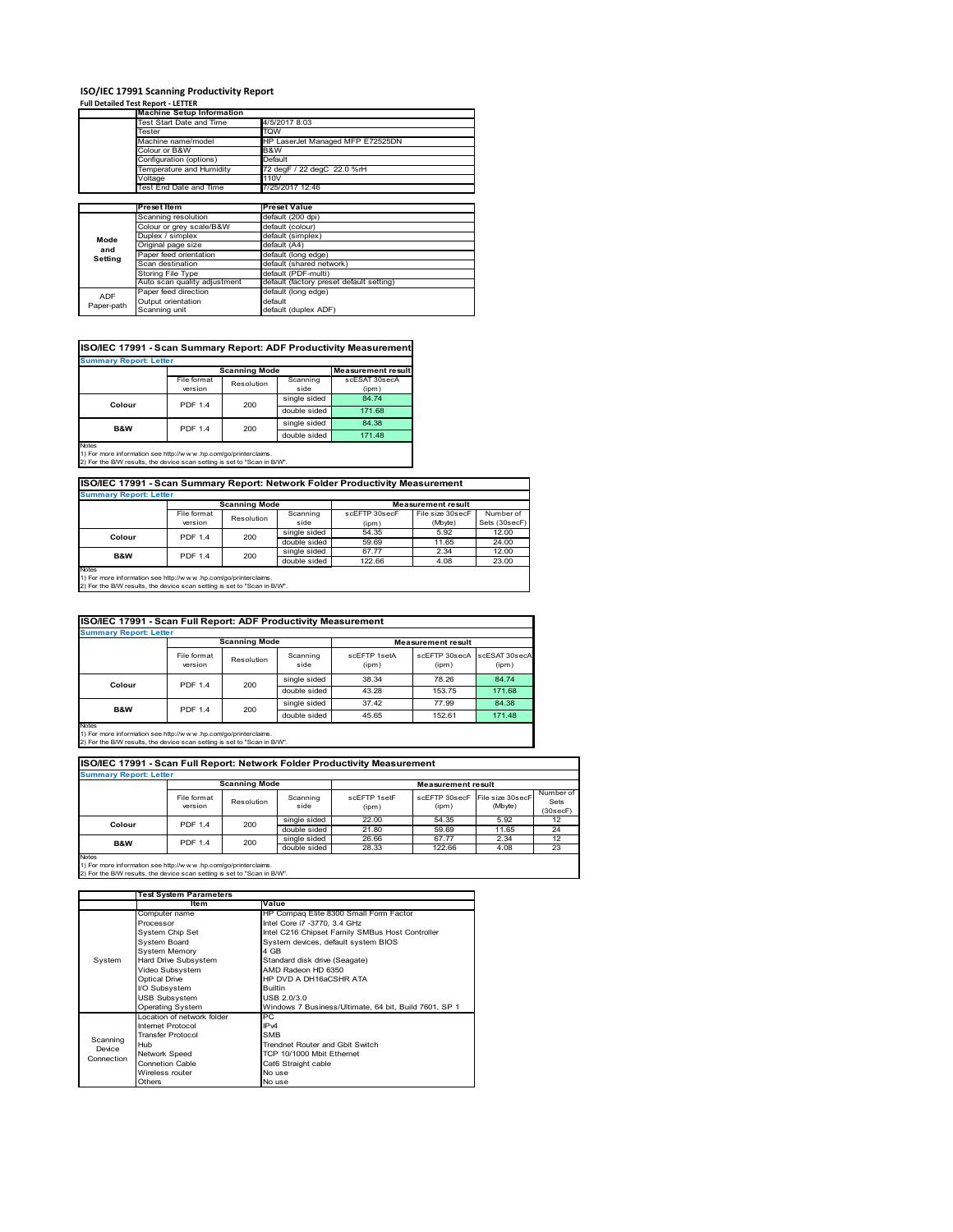## **ISO/IEC 17991 Scanning Productivity Report Full Detailed Test Report ‐ A4 Machine Setup Information**

|            | Test Start Date and Time                                                                                                                                                                                                                                                                                                                                                                                                    | 4/5/2017 8:03                            |  |  |  |  |
|------------|-----------------------------------------------------------------------------------------------------------------------------------------------------------------------------------------------------------------------------------------------------------------------------------------------------------------------------------------------------------------------------------------------------------------------------|------------------------------------------|--|--|--|--|
|            | <b>Machine Setup Information</b><br>Tester<br>Machine name/model<br>Colour or B&W<br>Configuration (options)<br>Temperature and Humidity<br>Voltage<br>Test End Date and Time<br><b>Preset Item</b><br>Scanning resolution<br>Colour or grey scale/B&W<br>Duplex / simplex<br>Original page size<br>Paper feed orientation<br>Scan destination<br>Storing File Type<br>Auto scan quality adjustment<br>Paper feed direction | TQW                                      |  |  |  |  |
|            |                                                                                                                                                                                                                                                                                                                                                                                                                             | HP LaserJet Managed MFP E72525DN         |  |  |  |  |
|            |                                                                                                                                                                                                                                                                                                                                                                                                                             | B&W                                      |  |  |  |  |
|            |                                                                                                                                                                                                                                                                                                                                                                                                                             | Default                                  |  |  |  |  |
|            |                                                                                                                                                                                                                                                                                                                                                                                                                             | 72 degF / 22 degC 22.0 %rH               |  |  |  |  |
|            |                                                                                                                                                                                                                                                                                                                                                                                                                             | 110V                                     |  |  |  |  |
|            |                                                                                                                                                                                                                                                                                                                                                                                                                             | 7/25/2017 12:46                          |  |  |  |  |
|            |                                                                                                                                                                                                                                                                                                                                                                                                                             |                                          |  |  |  |  |
|            |                                                                                                                                                                                                                                                                                                                                                                                                                             | <b>Preset Value</b>                      |  |  |  |  |
|            |                                                                                                                                                                                                                                                                                                                                                                                                                             | default (200 dpi)                        |  |  |  |  |
|            |                                                                                                                                                                                                                                                                                                                                                                                                                             | default (colour)                         |  |  |  |  |
| Mode       |                                                                                                                                                                                                                                                                                                                                                                                                                             | default (simplex)                        |  |  |  |  |
|            |                                                                                                                                                                                                                                                                                                                                                                                                                             | default (A4)                             |  |  |  |  |
| and        |                                                                                                                                                                                                                                                                                                                                                                                                                             | default (long edge)                      |  |  |  |  |
| Setting    |                                                                                                                                                                                                                                                                                                                                                                                                                             | default (shared network)                 |  |  |  |  |
|            |                                                                                                                                                                                                                                                                                                                                                                                                                             | default (PDF-multi)                      |  |  |  |  |
|            |                                                                                                                                                                                                                                                                                                                                                                                                                             | default (factory preset default setting) |  |  |  |  |
| <b>ADF</b> |                                                                                                                                                                                                                                                                                                                                                                                                                             | default (long edge)                      |  |  |  |  |
|            | Output orientation                                                                                                                                                                                                                                                                                                                                                                                                          | default                                  |  |  |  |  |
| Paper-path | Scanning unit                                                                                                                                                                                                                                                                                                                                                                                                               | default (duplex ADF)                     |  |  |  |  |

| ISO/IEC 17991 - Scan Summary Report: ADF Productivity Measurement |                |                      |              |                           |  |  |  |  |  |
|-------------------------------------------------------------------|----------------|----------------------|--------------|---------------------------|--|--|--|--|--|
| <b>Summary Report: A4</b>                                         |                |                      |              |                           |  |  |  |  |  |
|                                                                   |                | <b>Scanning Mode</b> |              | <b>Measurement result</b> |  |  |  |  |  |
|                                                                   | File format    | Resolution           | Scanning     | scESAT 30secA             |  |  |  |  |  |
|                                                                   | version        |                      | side         | (ipm)                     |  |  |  |  |  |
| Colour                                                            | <b>PDF 1.4</b> | 200                  | single sided | 84.70                     |  |  |  |  |  |
|                                                                   |                |                      | double sided | 171.92                    |  |  |  |  |  |
| <b>B&amp;W</b>                                                    | <b>PDF 1.4</b> | 200                  | single sided | 84.86                     |  |  |  |  |  |
|                                                                   |                |                      | double sided | 172.52                    |  |  |  |  |  |
| Notes                                                             |                |                      |              |                           |  |  |  |  |  |

Notes 1) For more information see http://w w w .hp.com/go/printerclaims. 2) For the B/W results, the device scan setting is set to "Scan in B/W".

| ISO/IEC 17991 - Scan Summary Report: Network Folder Productivity Measurement |                      |            |              |                           |                  |               |  |  |  |
|------------------------------------------------------------------------------|----------------------|------------|--------------|---------------------------|------------------|---------------|--|--|--|
| <b>Summary Report: A4</b>                                                    |                      |            |              |                           |                  |               |  |  |  |
|                                                                              | <b>Scanning Mode</b> |            |              | <b>Measurement result</b> |                  |               |  |  |  |
|                                                                              | File format          | Resolution | Scanning     | scEFTP 30secF             | File size 30secF | Number of     |  |  |  |
|                                                                              | version              |            | side         | (ipm)                     | (Mbyte)          | Sets (30secF) |  |  |  |
| Colour                                                                       | <b>PDF 1.4</b>       | 200        | single sided | 55.92                     | 5.46             | 12.00         |  |  |  |
|                                                                              |                      |            | double sided | 59.68                     | 9.95             | 23.00         |  |  |  |
| <b>B&amp;W</b>                                                               | <b>PDF 1.4</b>       | 200        | single sided | 67.77                     | 2.18             | 12.00         |  |  |  |
|                                                                              |                      |            | double sided | 123.87                    | 4.23             | 24.00         |  |  |  |

single sided double sided 123.87 4.23 24.00 **B&W** PDF 1.4 200

Notes 1) For more information see http://w w w .hp.com/go/printerclaims. 2) For the B/W results, the device scan setting is set to "Scan in B/W".

| ISO/IEC 17991 - Scan Full Report: ADF Productivity Measurement |                        |                       |                  |                           |                        |                        |  |  |  |
|----------------------------------------------------------------|------------------------|-----------------------|------------------|---------------------------|------------------------|------------------------|--|--|--|
| <b>Summary Report: A4</b>                                      |                        |                       |                  |                           |                        |                        |  |  |  |
|                                                                | <b>Scanning Mode</b>   |                       |                  | <b>Measurement result</b> |                        |                        |  |  |  |
|                                                                | File format<br>version | Resolution            | Scanning<br>side | scFFTP 1setA<br>(ipm)     | scEETP 30secA<br>(ipm) | scESAT 30secA<br>(ipm) |  |  |  |
| Colour                                                         |                        | <b>PDF 1.4</b><br>200 | single sided     | 37.23                     | 77.1                   | 84.7                   |  |  |  |
|                                                                |                        |                       | double sided     | 44.58                     | 153.5                  | 171.92                 |  |  |  |
| <b>B&amp;W</b>                                                 |                        |                       | single sided     | 41.41                     | 77.39                  | 84.86                  |  |  |  |
|                                                                | <b>PDF 1.4</b><br>200  |                       | double sided     | 48.38                     | 153.94                 | 172.52                 |  |  |  |
| <b>Notes</b>                                                   |                        |                       |                  |                           |                        |                        |  |  |  |

Notes 1) For more information see http://w w w .hp.com/go/printerclaims. 2) For the B/W results, the device scan setting is set to "Scan in B/W".

| ISO/IEC 17991 - Scan Full Report: Network Folder Productivity Measurement<br><b>Summary Report: A4</b> |                        |            |                  |                       |                           |                             |                               |  |  |  |  |  |
|--------------------------------------------------------------------------------------------------------|------------------------|------------|------------------|-----------------------|---------------------------|-----------------------------|-------------------------------|--|--|--|--|--|
|                                                                                                        | <b>Scanning Mode</b>   |            |                  |                       | <b>Measurement result</b> |                             |                               |  |  |  |  |  |
|                                                                                                        | File format<br>version | Resolution | Scanning<br>side | scEFTP 1setF<br>(ipm) | scEFTP 30secF<br>(ipm)    | File size 30secF<br>(Mbyte) | Number of<br>Sets<br>(30secF) |  |  |  |  |  |
| Colour                                                                                                 | <b>PDF 1.4</b>         | 200        | single sided     | 11.10                 | 55.92                     | 5.46                        | 12 <sup>2</sup>               |  |  |  |  |  |
|                                                                                                        |                        |            | double sided     | 24.00                 | 59.68                     | 9.95                        | 23                            |  |  |  |  |  |
| <b>B&amp;W</b>                                                                                         | <b>PDF 1.4</b>         | 200        | single sided     | 28.33                 | 67.77                     | 2.18                        | 12                            |  |  |  |  |  |
|                                                                                                        |                        |            | double sided     | 30.00                 | 123.87                    | 4.23                        | 24                            |  |  |  |  |  |
| <b>Notes</b>                                                                                           |                        |            |                  |                       |                           |                             |                               |  |  |  |  |  |

|            | <b>Test System Parameters</b> |                                                       |  |  |  |
|------------|-------------------------------|-------------------------------------------------------|--|--|--|
|            | Item                          | Value                                                 |  |  |  |
|            | Computer name                 | HP Compaq Elite 8300 Small Form Factor                |  |  |  |
|            | Processor                     | Intel Core i7 -3770, 3.4 GHz                          |  |  |  |
|            | System Chip Set               | Intel C216 Chipset Family SMBus Host Controller       |  |  |  |
|            | System Board                  | System devices, default system BIOS                   |  |  |  |
|            | <b>System Memory</b>          | 4 GB                                                  |  |  |  |
| System     | Hard Drive Subsystem          | Standard disk drive (Seagate)                         |  |  |  |
|            | Video Subsystem               | AMD Radeon HD 6350                                    |  |  |  |
|            | Optical Drive                 | HP DVD A DH16aCSHR ATA                                |  |  |  |
|            | I/O Subsystem                 | <b>Builtin</b>                                        |  |  |  |
|            | <b>USB Subsystem</b>          | USB 2.0/3.0                                           |  |  |  |
|            | <b>Operating System</b>       | Windows 7 Business/Ultimate, 64 bit, Build 7601, SP 1 |  |  |  |
|            | I ocation of network folder   | PC.                                                   |  |  |  |
|            | Internet Protocol             | IP <sub>v4</sub>                                      |  |  |  |
| Scanning   | <b>Transfer Protocol</b>      | <b>SMB</b>                                            |  |  |  |
| Device     | Hub                           | Trendnet Router and Gbit Switch                       |  |  |  |
| Connection | Network Speed                 | TCP 10/1000 Mbit Ethernet                             |  |  |  |
|            | Connetion Cable               | Cat6 Straight cable                                   |  |  |  |
|            | Wireless router               | No use                                                |  |  |  |
|            | Others                        | No use                                                |  |  |  |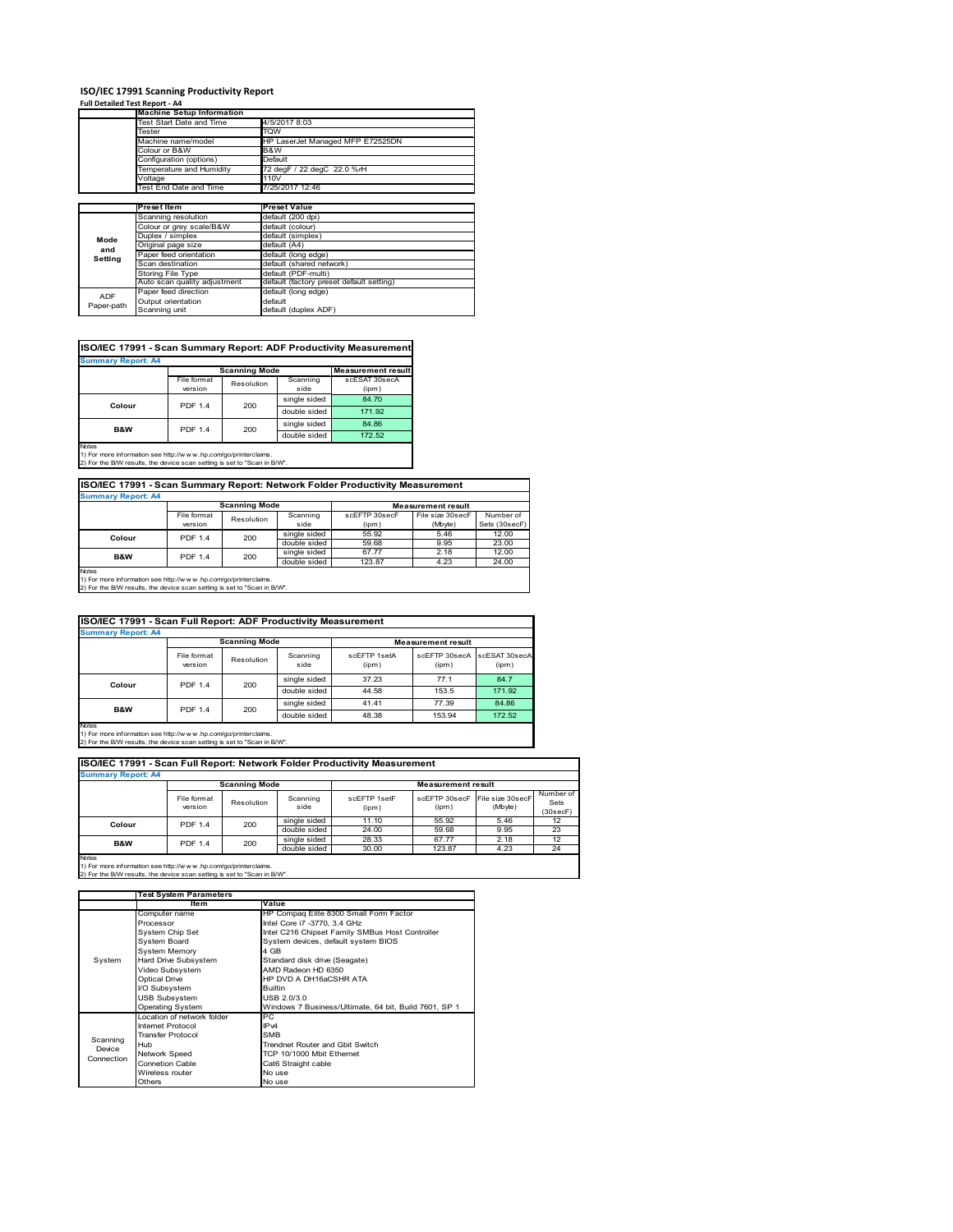### **ISO/IEC 17991 Scanning Productivity Report**

|            | <b>Full Detailed Test Report - Tabloid</b> |                                          |  |  |
|------------|--------------------------------------------|------------------------------------------|--|--|
|            | <b>Machine Setup Information</b>           |                                          |  |  |
|            | Test Start Date and Time                   | 4/5/2017 8:03                            |  |  |
|            | Tester                                     | TQW                                      |  |  |
|            | Machine name/model                         | HP LaserJet Managed MFP E72525DN         |  |  |
|            | Colour or B&W                              | B&W                                      |  |  |
|            | Configuration (options)                    | Default                                  |  |  |
|            | Temperature and Humidity                   | 72 degF / 22 degC 22.0 %rH               |  |  |
|            | Voltage                                    | 110V                                     |  |  |
|            | Test End Date and Time                     | 7/25/2017 12:46                          |  |  |
|            |                                            |                                          |  |  |
|            | <b>Preset Item</b>                         | <b>Preset Value</b>                      |  |  |
|            | Scanning resolution                        | default (200 dpi)                        |  |  |
|            | Colour or grey scale/B&W                   | default (colour)                         |  |  |
| Mode       | Duplex / simplex                           | default (simplex)                        |  |  |
| and        | Original page size                         | default (A4)                             |  |  |
| Setting    | Paper feed orientation                     | default (long edge)                      |  |  |
|            | Scan destination                           | default (shared network)                 |  |  |
|            | Storing File Type                          | default (PDF-multi)                      |  |  |
|            | Auto scan quality adjustment               | default (factory preset default setting) |  |  |
| <b>ADF</b> | Paper feed direction                       | default (long edge)                      |  |  |
| Paper-path | Output orientation                         | default                                  |  |  |
|            | Scanning unit                              | default (duplex ADF)                     |  |  |

### **ISO/IEC 17991 - Scan Summary Report: ADF Productivity Measurement**

| <b>Summary Report: Tabloid</b> |                                                                        |              |                  |                           |
|--------------------------------|------------------------------------------------------------------------|--------------|------------------|---------------------------|
|                                |                                                                        |              |                  | <b>Measurement result</b> |
|                                | File format<br>version                                                 | Resolution   | Scanning<br>side | scESAT 30secA<br>(ipm)    |
| Colour                         |                                                                        |              | single sided     | 49.96                     |
|                                | <b>Scanning Mode</b><br>200<br><b>PDF 1.4</b><br><b>PDF 1.4</b><br>200 | double sided | 100.22           |                           |
| <b>B&amp;W</b>                 |                                                                        |              | single sided     | 49.92                     |
|                                |                                                                        |              | double sided     | 100.09                    |
| <b>Notes</b>                   |                                                                        |              |                  |                           |

Notes 1) For more information see http://w w w .hp.com/go/printerclaims. 2) For the B/W results, the device scan setting is set to "Scan in B/W".

### **ISO/IEC 17991 - Scan Summary Report: Network Folder Productivity Measurement**

| <b>Summary Report: Tabloid</b> |                      |            |              |                           |                  |               |  |
|--------------------------------|----------------------|------------|--------------|---------------------------|------------------|---------------|--|
|                                | <b>Scanning Mode</b> |            |              | <b>Measurement result</b> |                  |               |  |
|                                | File format          | Resolution | Scanning     | scEFTP 30secF             | File size 30secF | Number of     |  |
|                                | version              |            | side         | (ipm)                     | (Mbyte)          | Sets (30secF) |  |
| Colour                         | <b>PDF 1.4</b>       | 200        | single sided | 31.48                     | 6.86             | 8.00          |  |
|                                |                      |            | double sided | 32.46                     | 12.45            | 14.00         |  |
| B&W                            | <b>PDF 1.4</b>       | 200        | single sided | 39.18                     | 2.56             | 8.00          |  |
|                                |                      |            | double sided | 70.00                     | 4.76             | 14.00         |  |
| <b>Notes</b>                   |                      |            |              |                           |                  |               |  |

Notes 1) For more information see http://w w w .hp.com/go/printerclaims. 2) For the B/W results, the device scan setting is set to "Scan in B/W".

| ISO/IEC 17991 - Scan Full Report: ADF Productivity Measurement |                                |                      |                  |                       |                                      |        |  |  |  |
|----------------------------------------------------------------|--------------------------------|----------------------|------------------|-----------------------|--------------------------------------|--------|--|--|--|
|                                                                | <b>Summary Report: Tabloid</b> |                      |                  |                       |                                      |        |  |  |  |
|                                                                |                                | <b>Scanning Mode</b> |                  |                       | <b>Measurement result</b>            |        |  |  |  |
|                                                                | File format<br>version         | Resolution           | Scanning<br>side | scFFTP 1setA<br>(ipm) | scEFTP 30secA scESAT 30secA<br>(ipm) | (ipm)  |  |  |  |
| Colour                                                         | <b>PDF 1.4</b><br>200          |                      | single sided     | 29.32                 | 46.09                                | 49.96  |  |  |  |
|                                                                |                                | double sided         | 38.06            | 89.46                 | 100.22                               |        |  |  |  |
| <b>B&amp;W</b>                                                 | <b>PDF 1.4</b>                 | 200                  | single sided     | 25.88                 | 45.53                                | 49.92  |  |  |  |
|                                                                |                                |                      | double sided     | 37.83                 | 90.02                                | 100.09 |  |  |  |
| <b>Notes</b>                                                   |                                |                      |                  |                       |                                      |        |  |  |  |

Notes 1) For more information see http://w w w .hp.com/go/printerclaims. 2) For the B/W results, the device scan setting is set to "Scan in B/W".

| ISO/IEC 17991 - Scan Full Report: Network Folder Productivity Measurement |                        |            |                           |                       |                                         |         |                               |  |  |
|---------------------------------------------------------------------------|------------------------|------------|---------------------------|-----------------------|-----------------------------------------|---------|-------------------------------|--|--|
| <b>Summary Report: Tabloid</b>                                            |                        |            |                           |                       |                                         |         |                               |  |  |
| <b>Scanning Mode</b>                                                      |                        |            | <b>Measurement result</b> |                       |                                         |         |                               |  |  |
|                                                                           | File format<br>version | Resolution | Scanning<br>side          | scFFTP 1setF<br>(ipm) | scEFTP 30secF File size 30secF<br>(ipm) | (Mbyte) | Number of<br>Sets<br>(30secF) |  |  |
| Colour                                                                    | <b>PDF 1.4</b>         | 200        | single sided              | 15.50                 | 31.48                                   | 6.86    |                               |  |  |
|                                                                           |                        |            | double sided              | 16.57                 | 32.46                                   | 12.45   | 14                            |  |  |
| <b>B&amp;W</b>                                                            | <b>PDF 1.4</b>         | 200        | single sided              | 19.23                 | 39.18                                   | 2.56    | 8                             |  |  |
|                                                                           |                        |            | double sided              | 25.33                 | 70.00                                   | 4.76    | 14                            |  |  |
| <b>Notes</b>                                                              |                        |            |                           |                       |                                         |         |                               |  |  |

|            | <b>Test System Parameters</b> |                                                       |  |  |
|------------|-------------------------------|-------------------------------------------------------|--|--|
|            | Item                          | Value                                                 |  |  |
|            | Computer name                 | HP Compaq Elite 8300 Small Form Factor                |  |  |
|            | Processor                     | Intel Core i7 -3770, 3.4 GHz                          |  |  |
|            | System Chip Set               | Intel C216 Chipset Family SMBus Host Controller       |  |  |
|            | System Board                  | System devices, default system BIOS                   |  |  |
|            | <b>System Memory</b>          | 4 GB                                                  |  |  |
| System     | Hard Drive Subsystem          | Standard disk drive (Seagate)                         |  |  |
|            | Video Subsystem               | AMD Radeon HD 6350                                    |  |  |
|            | <b>Optical Drive</b>          | HP DVD A DH16aCSHR ATA                                |  |  |
|            | I/O Subsystem                 | <b>Builtin</b>                                        |  |  |
|            | <b>USB Subsystem</b>          | USB 2.0/3.0                                           |  |  |
|            | <b>Operating System</b>       | Windows 7 Business/Ultimate, 64 bit, Build 7601, SP 1 |  |  |
|            | I ocation of network folder   | РC                                                    |  |  |
|            | Internet Protocol             | IP <sub>v4</sub>                                      |  |  |
| Scanning   | <b>Transfer Protocol</b>      | <b>SMB</b>                                            |  |  |
| Device     | Hub                           | Trendnet Router and Gbit Switch                       |  |  |
| Connection | Network Speed                 | TCP 10/1000 Mbit Ethernet                             |  |  |
|            | <b>Connetion Cable</b>        | Cat6 Straight cable                                   |  |  |
|            | Wireless router               | No use                                                |  |  |
|            | Others                        | No use                                                |  |  |